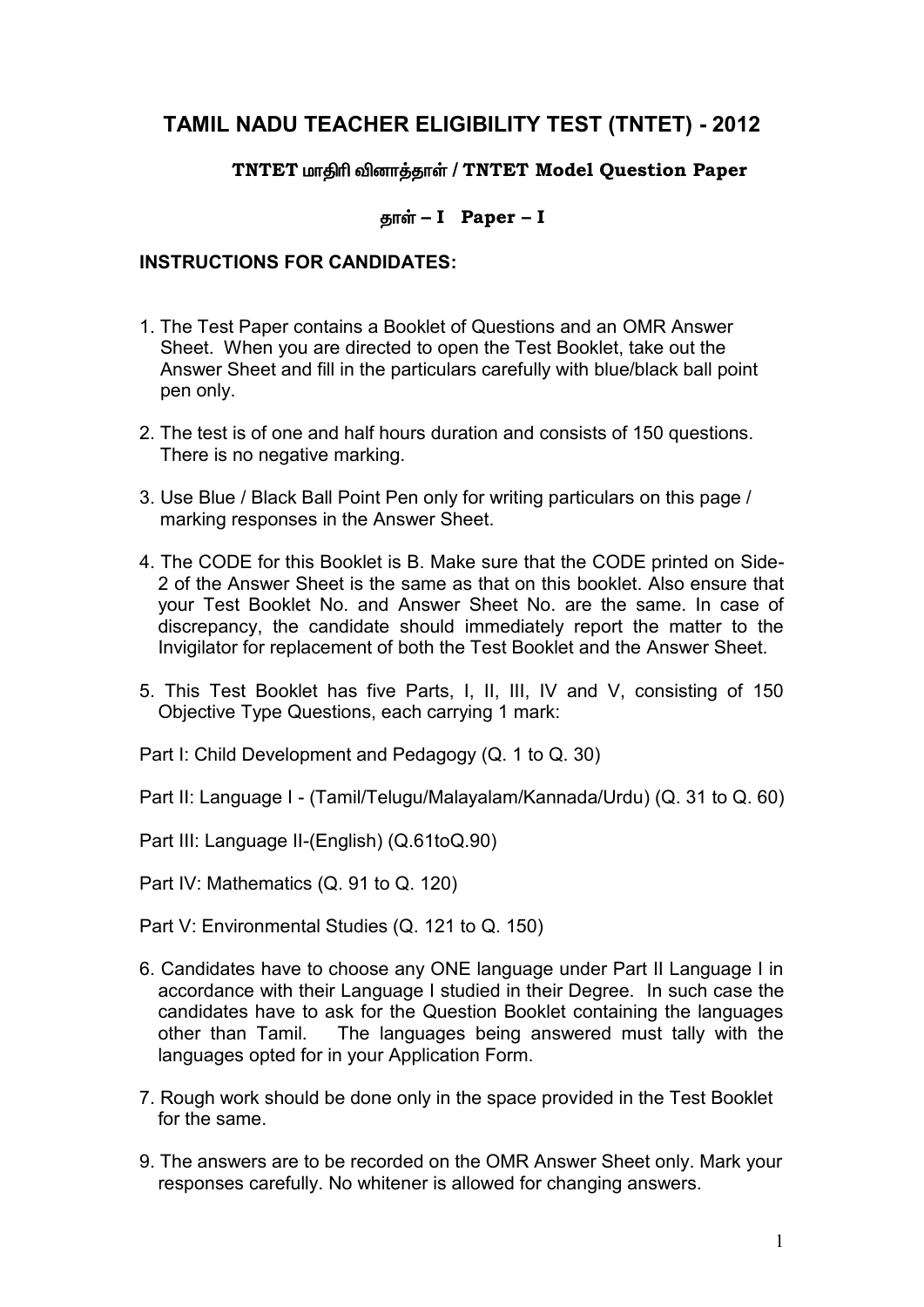|              | குழந்தை மேம்பாடும் கற்பித்தல் முறைகளும்<br><b>Child Development and Pedagogy</b>                                                                                                        |
|--------------|-----------------------------------------------------------------------------------------------------------------------------------------------------------------------------------------|
| $\mathbf{1}$ | உடல் வளர்ச்சி வேகமாக நடைபெறும் பருவம் எது ?                                                                                                                                             |
|              | A குறுநடைப்பருவம் B சிசுப்பருவம் C குமரப்பருவம் D பள்ளிப்பருவம்                                                                                                                         |
|              | In which stage is the Physical growth is rapid<br>A Early childhood B Infancy C Adolescence D School age                                                                                |
| 2.           | வளா்ச்சி ஹாா்மோன் அளவுக்கு அதிகமாக பிட்யூட்டாி சுரப்பியில் சுரக்கும்போது<br>_____ ஏற்படுகிறது                                                                                           |
|              | A குள்ளத்தன்மை B கிரிடினிசம்  C அசாதாரண உடல் வளர்ச்சி<br>$D$ முன் கழுத்துக் கழலை                                                                                                        |
|              | Excessive secretion of Growth Hormone by the Pituitary Gland<br>leads to                                                                                                                |
|              | A Dwarfism B Cretinism C Gigantism D Goitre                                                                                                                                             |
| 3.           | குழந்தையின் சுதந்திர உணா்வுக்கு மதிப்பளிக்கும் போது தானே தொடங்கும்<br>திறன் ____________ வயதில் ஏற்படுகிறது<br>B முதல் ஆண்டு C <b>6</b> ஆண்டு முதல்<br>A 2-3 ஆண்டுகள்<br>D 4-6 ஆண்டுகள் |
|              | The Stage in which the "Self Initiative Skill" of a child develops<br>when it is let free<br>A 2-3 years B First year C 6 <sup>th</sup> year onwards D 4-6 years                        |
| 4.           | பியாஜேயின் "ஒருவருடைய அறிவுசார்'' என்ற சொல் கீழ்க்கண்ட ஒன்றை<br>குறிக்க பயன்படுத்தப்படுகிறது<br>ஸ்கீமா<br>A    உருவக நிலை<br>C செயல்திட்டம் D சுயநலவாதம்<br>B                           |
|              | The term used by Piaget to refer "one's cognitive structure"                                                                                                                            |
|              | Schema<br>C Action Schema D Egocentric<br>A Iconic<br>$\mathbf{B}$                                                                                                                      |
| 5.           | எாிக்சனின் கூற்றுப்படி மனிதனின் சமூக கோட்பாடு எத்தனை நிலைகளைக்<br>கொண்டுள்ளது ?                                                                                                         |
|              | A <b>6</b> நிலை<br>$\overline{B}$ 4 நிலை $\overline{C}$ 10 நிலை $\overline{D}$ 8 நிலை                                                                                                   |
|              | How many stages are there in psycho-social growth of man<br>according to Erickson?                                                                                                      |
|              | A 6 Stages B 4 Stages C 10 Stages D 8 Stages                                                                                                                                            |
| 6.           | கவனவீச்சு அறிய உதவும் கருவி<br>A டாச்சிஸ்டாஸ்கோப் B டெலஸ்கோப் C கற்றல்அட்டைகள்<br>$\sigma$                                                                                              |

D மைதடத் சோதனை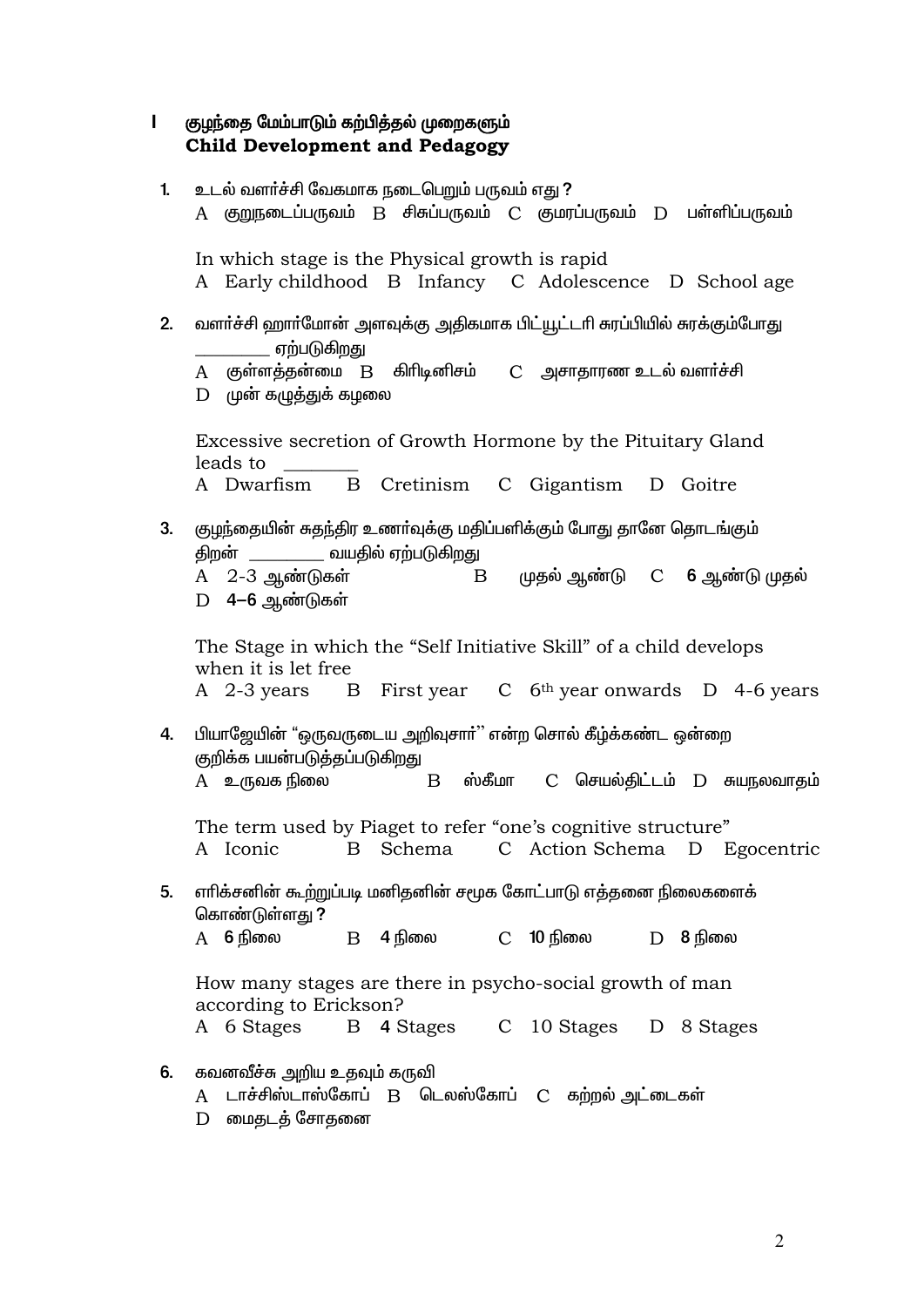|     | An apparatus to find the span of visual attention is<br>Tachitoscope B Telescope C Learning Cards<br>A<br>D Ink Blot Test                      |
|-----|------------------------------------------------------------------------------------------------------------------------------------------------|
| 7.  | ஒருவாின் ஆளுமைக் கோளாறுகளுக்கு அடிப்படையாக அமைவது<br>A மனவெழுச்சி அதிர்வுகள் B மன உணர்ச்சிகள் C மனமகிழ்ச்சிகள்<br>மனநலம்<br>D                  |
|     | One's personality disorder is based on<br>A Emotional shocks<br>Simple feelings<br>$\mathbf{B}$<br>C Emotional enjoyment<br>Mental health<br>D |
| 8.  | ஒழுக்க வளர்ச்சியை பற்றி கூறிய உளவியல் அறிஞர்<br>A மக்டூகல்    B தார்ண்டைக்  C பாவ்லவ்    D பியாஜே                                              |
|     | The psychologist who defined moral development<br>A McDougall B Thorndike C Pavlov<br>D Piaget                                                 |
| 9.  | நுண்ணறிவு இரு காரணிகளால் ஆனது என கூறிய உளவியல் அறிஞா்<br>1) ஸ்பியா்மென்<br>2) வெக்ஸ்லா்<br>3) பியாஜே<br>4) பினே                                |
|     | The two factor theory of intelligence was proposed by<br>A Spearman B Wechsler C Piaget D Binet                                                |
|     | 10. நுண்ணறிவு ஈவு என்பது                                                                                                                       |
|     | நு.ஈ. = $\frac{\text{norm of } (MA)}{\text{norm of } (CA)}$ x 100<br>A                                                                         |
|     |                                                                                                                                                |
|     | B                                                                                                                                              |
|     |                                                                                                                                                |
|     | $\mathcal{C}$                                                                                                                                  |
|     | D                                                                                                                                              |
|     | Intelligent Quotient is                                                                                                                        |
|     | $= \frac{\text{Mental age (MA)}}{\text{Chronological age (CA)}} \cdot x100$<br>IQ<br>A                                                         |
|     | $IQ = \frac{Chronological age (CA)}{Mental age (MA)}$<br>B                                                                                     |
|     | $IQ = \frac{Chronological age (CA)}{Mental age (MA)} x100$<br>$\mathsf{C}$                                                                     |
|     | $IQ = \frac{Developmental age (DA)}{Chronological age (CA)}$ x100<br>D                                                                         |
| 11. | பிறருக்கு உதவி செய்யும் மனப்பான்மையை ________________ எனலாம்                                                                                   |
|     | B தா்ம சிந்தனை C இலட்சியம்<br>விரி சிந்தனை<br>A                                                                                                |
|     | குவிசிந்தனை<br>D                                                                                                                               |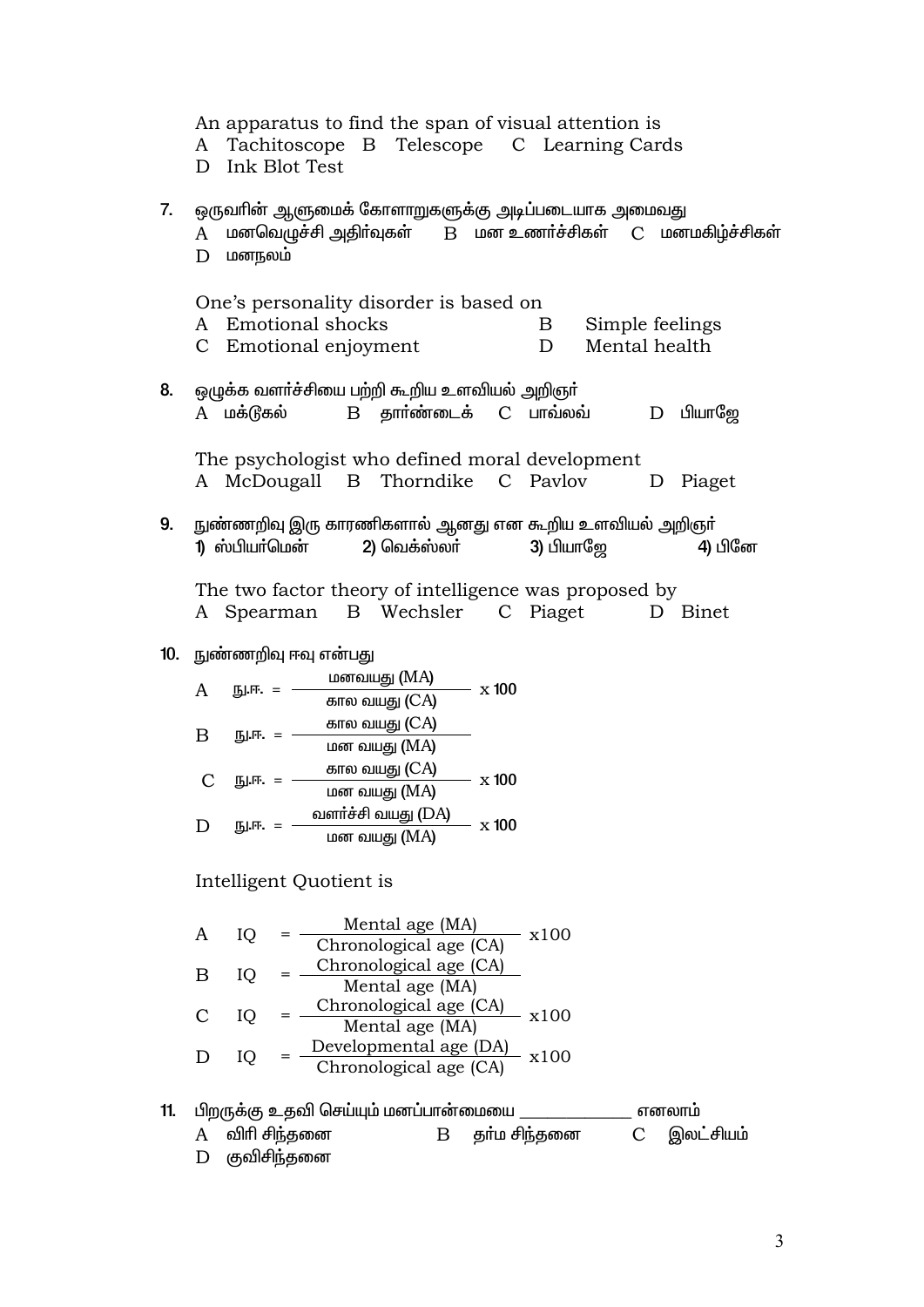|              | The attitude of helping others is called                                                               |               |              |                    |                     |
|--------------|--------------------------------------------------------------------------------------------------------|---------------|--------------|--------------------|---------------------|
|              | A Divergent Thinking                                                                                   |               | Β            | Generosity         |                     |
|              | C Ideals                                                                                               |               | D            |                    | Convergent Thinking |
|              |                                                                                                        |               |              |                    |                     |
|              | 12. கற்றல் வகைகளில் பொருந்தாத ஒன்று                                                                    |               |              |                    |                     |
|              | வாய்மொழிக் கற்றல்<br>A                                                                                 |               | Β            | தொடர் கற்றல்       |                     |
|              | C இணைத்துக் கற்றல்                                                                                     |               | D            | இவை ஏதும் இல்லை    |                     |
|              |                                                                                                        |               |              |                    |                     |
|              | The term that does not coincide with the styles of learning                                            |               |              |                    |                     |
|              | A Oral learning                                                                                        |               | $\mathbf{B}$ |                    | Continuous learning |
|              | C Comparitive learning                                                                                 |               | D            | None of these      |                     |
|              |                                                                                                        |               |              |                    |                     |
|              | 13. குழந்தையை குழந்தையாக கருத வேண்டும் என்று கூறியவா்                                                  |               |              |                    |                     |
|              | வெக்ஸ்லா்<br>$A$ ரூசோ<br>$\mathbf{B}$                                                                  |               | C பினே       |                    | D காக்னே            |
|              |                                                                                                        |               |              |                    |                     |
|              | "Child should be treated as child" - was said by<br>B Wechsler C Binet                                 |               |              |                    |                     |
|              | A Roussoue                                                                                             |               |              | D                  | Gagne               |
|              | 14. தன்னிச்சையாக எழும் துலங்கலைச் சார்ந்த ஆக்கநிலையுறுத்தக் கற்றல்                                     |               |              |                    |                     |
|              | சோதனையில் ஸ்கின்னா் பயன்படுத்திய விலங்கு                                                               |               |              |                    |                     |
|              | A குரங்கு<br>எலி<br>$\mathbf{B}$                                                                       |               | C நாய்       | D                  | Цற∏                 |
|              |                                                                                                        |               |              |                    |                     |
|              | The animal used for the experiment on operant conditioning by                                          |               |              |                    |                     |
|              | skinner is                                                                                             |               |              |                    |                     |
|              | A Monkey B Rat                                                                                         | $\mathcal{C}$ | Dog          | D                  | Pigeon              |
|              |                                                                                                        |               |              |                    |                     |
|              | 15. இவற்றுள் பொருத்தமான ஜோடியை கூறு                                                                    |               |              |                    |                     |
| A            | உட்காட்சி மூலம் கற்றல்<br>கோலா் —                                                                      |               |              |                    |                     |
| Β            | ஸ்கின்னா் — கற்றல் விதி                                                                                |               |              |                    |                     |
| $\mathsf{C}$ | பாவ்லவ் — தன்னிச்சையாக எழும் துலங்கலைச் சார்ந்த ஆக்கநிலையுறுத்தல்                                      |               |              |                    |                     |
| D            | தாா்ண்டைக்— ஆக்க நிலையுறுத்தல்                                                                         |               |              |                    |                     |
|              |                                                                                                        |               |              |                    |                     |
|              | Which one of the following pair is correct                                                             |               |              |                    |                     |
| A            | Insight learning<br>Kohler $-$                                                                         |               |              |                    |                     |
| $\mathbf{B}$ | Skinner - Law of learning                                                                              |               |              |                    |                     |
| $\mathsf{C}$ | Pavlov – Operant or Emitted responses                                                                  |               |              |                    |                     |
| D            | Thorndike – Operant conditioning                                                                       |               |              |                    |                     |
|              |                                                                                                        |               |              |                    |                     |
|              | <b>16.    இவற்றில் சிக்கலான பொதுமைக் கருத்து</b>                                                       |               |              |                    |                     |
|              | $A$ சதுரம் $B$ முக்கோணம் $C$ சிறிய நீல நிற சதுர கட்டை $D$ வட்டம்                                       |               |              |                    |                     |
|              |                                                                                                        |               |              |                    |                     |
|              | Which one of the following is an example for complex concept<br>B Rectangle C Small Blue Coloured cube |               |              |                    |                     |
|              | Square<br>A<br>Circle<br>D                                                                             |               |              |                    |                     |
| 17.          | இவைகளில் எது கற்றலுக்கு உதவாத காரணி                                                                    |               |              |                    |                     |
|              | தனிப்பட்ட காரணி<br>A                                                                                   |               | $\mathbf{B}$ | உளம் சார்ந்த காரணி |                     |
|              | C சமூக காரணி                                                                                           |               | D            | இவை ஏதும் இல்லை    |                     |
|              |                                                                                                        |               |              |                    |                     |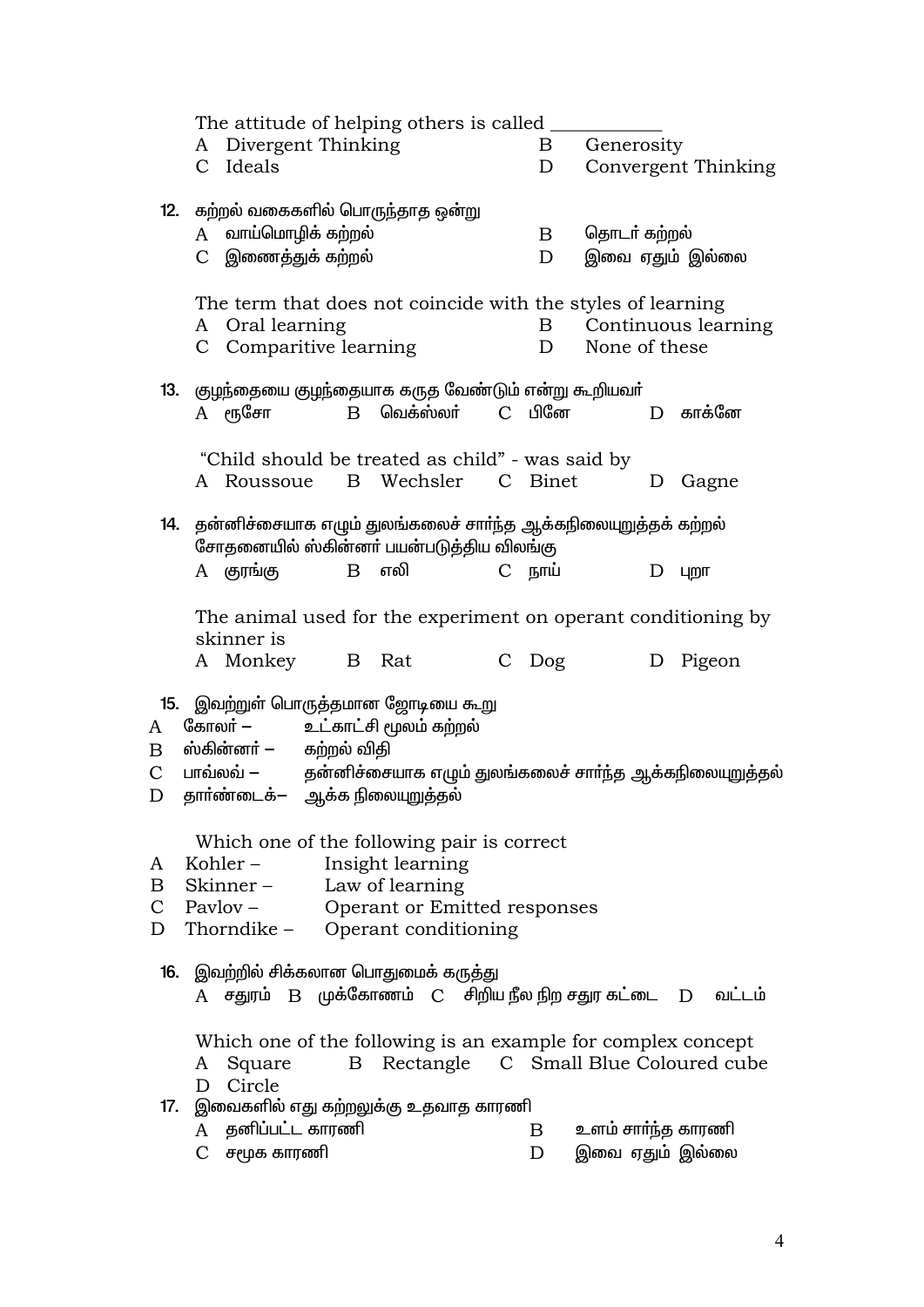Which one of the following is not related to learning factor A Personal factor Phychological factor  $\mathbf{B}$ C Social factor None of these  $\mathbf{D}$  $A$  ஆக்கச் சிந்தனை  $\mathbf{B}$ நுண்ணறிவு C தனித்தன்மை  $D$ ஆளுமைத் திறன் Non verbal test is related to A Creativity B Intelligence C Individuality D Personality 19. அறிவுசார் கற்றல் அணுகுமுறை அல்லாதது A பிரச்சினைக் கீர்கல்  $\mathbf{B}$ செய்து கற்றல் C செயல்திட்ட முறை மனப்பாடம் செய்வித்தல்  $\mathbf{D}$ Which of the following approach is not related to cognitive learning A Problem solving  $\mathbf{B}$ Learning by doing D C Project Method Rote Memory 20. குழந்தைகளுக்கான ''கற்கும் உரிமை''யை ஐ.நா. சபை எப்பொழுது பிரகடனப்படுத்தியது A 1969 நவம்பர் 10 1979 டிசம்பர் 20  $\mathbf{B}$ C 1959 நவம்பர் 20 1949 டிசம்பர் 10 D When did the UNO proclaimed "The right to learn" for children A 1969 November 10 B 1979 December 20  $C$  1959 November 20  $D$ 1949 December 10 21. தார்ண்டைக்கின் பயிற்சி விதி எதன் முக்கியத்துவத்தை வலியுறுத்தி கூறுகிறது A தூண்டுகோள் B மறுபடி செய்தல் C பரிசு D கண்டனை Thondikes Law of learning insists on A Stimulus B Repetition C Prize D Punishment 22. கற்றலின் முக்கிய காரணி ஒன்று A தக்கவைத்தல் B நாட்டம் C கவனித்தல் D கவர்ச்சி One of the Important Learning Factor is A Retention B Attitude C Attention D Attraction 23. வெகுநாட்கள் நமது நினைவில் இருப்பவை A படித்து கற்றல்  $B$  கேட்டுக் கற்றல் C பல்புலன் வழிக்கற்றல்  $D$  பார்த்துக் கற்றல் Long term memory is through A Learning by Reading B Learning by Listening D Learning by visualizing C Learning by multi sensory organs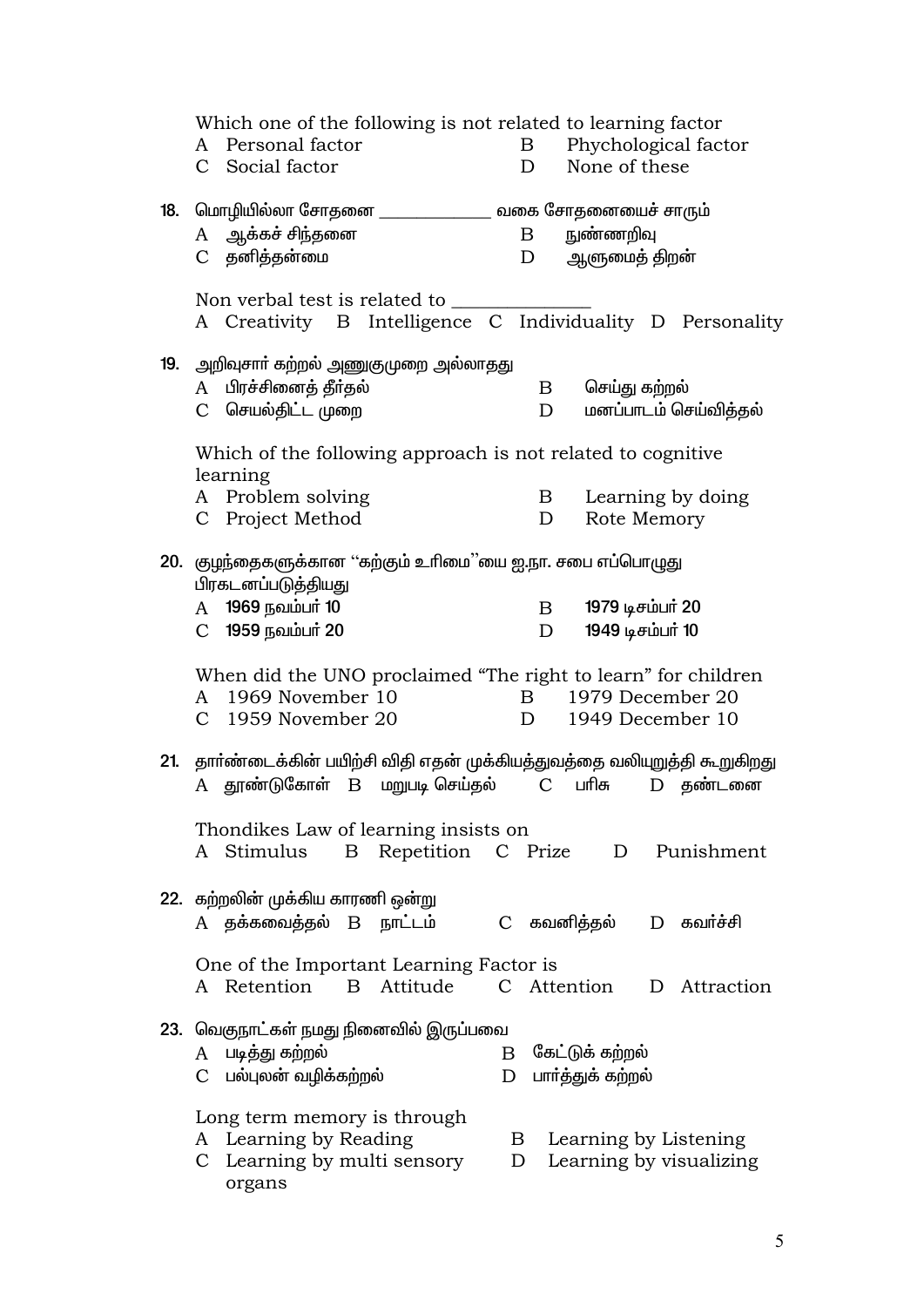| 24.  கற்றலின் அடைவு                                                                          |
|----------------------------------------------------------------------------------------------|
| A திறன்<br>B அறிவு C மனப்பான்மை<br>D இவை அனைத்தும்                                           |
| The Achievement of Learning is                                                               |
| Knowledge C Attitude<br>All of these<br>A Skill<br>B<br>D                                    |
| 25. நடத்தை கோட்பாட்டின் அடிப்படை                                                             |
| A அறிவு  B தெளிவு  C  தூண்டல்–துலங்கல்  D உட்காட்சி                                          |
| The principle of behaviourism is                                                             |
| A Knowledge B Clarity C Stimulus-response D Insight                                          |
| 26. சராசரி நுண்ணறிவு ஈவு                                                                     |
| C 110-119<br>A 90-109<br>B 70-79<br>140-169<br>D                                             |
| Average Intelligence Quotient is                                                             |
| B 70-79<br>110-119<br>A 90-109<br>$\mathbf{C}$<br>140-169<br>D                               |
| 27. பியாஜேயின் கோட்பாடு குழந்தைகளின்                                                         |
| A உளவியல் ரீதியான வளா்ச்சி<br>மனவெழுச்சி பற்றியது<br>$\mathbf{B}$                            |
| C அறிவு வளர்ச்சி பற்றியது<br>உடல் வளர்ச்சி பற்றியது<br>D                                     |
| Piaget's principle is related to child's _                                                   |
| A Psychological Development<br><b>Emotional feelings</b><br>B                                |
| C Cognitive Development<br>Physical Development<br>D                                         |
| 28. ஒரு குழந்தையின் முதல் ஆசிரியா்                                                           |
| A முன் ஆரம்ப பள்ளி ஆசிரியர்<br>ஆரம்ப பள்ளி ஆசிரியா்<br>B                                     |
| <b>C</b> பெற்றோா்<br>சமூகம்<br>D                                                             |
| The first teacher of a child is                                                              |
| A Pre Primary School teacher<br>Primary School Teacher<br>Β                                  |
| C<br>Parents<br>D<br>Society                                                                 |
| 29. தாக்காீதியான சிந்தனை என்பது                                                              |
| A குவி சிந்தனை<br>விரி சிந்தனை<br>B                                                          |
| C ஆக்கப்பூா்வமான சிந்தனை<br>ஆராய்தல்<br>D                                                    |
| Logical thinking is                                                                          |
| Convergent thinking<br>Divergent thinking<br>B<br>A<br>C Creative thinking<br>Exploring<br>D |
|                                                                                              |
| 30. 'நினைவாற்றல்' என்ற நூலின் முதல் பிரதியை வெளியிட்டவா்                                     |
| எபிங்கஸ்<br>ஜான் டூயி<br>B<br>A                                                              |
| சிக்மண்ட் பிராய்டு<br>வில்லியம் ஜேம்ஸ்<br>$\mathcal{C}$<br>D                                 |
| The first edition of the book on 'Memory' was published by                                   |
| Enbinghaus<br>John Dewey<br>B<br>A                                                           |
| William James<br>Sigmond Freud<br>$\mathbf{C}$<br>D                                          |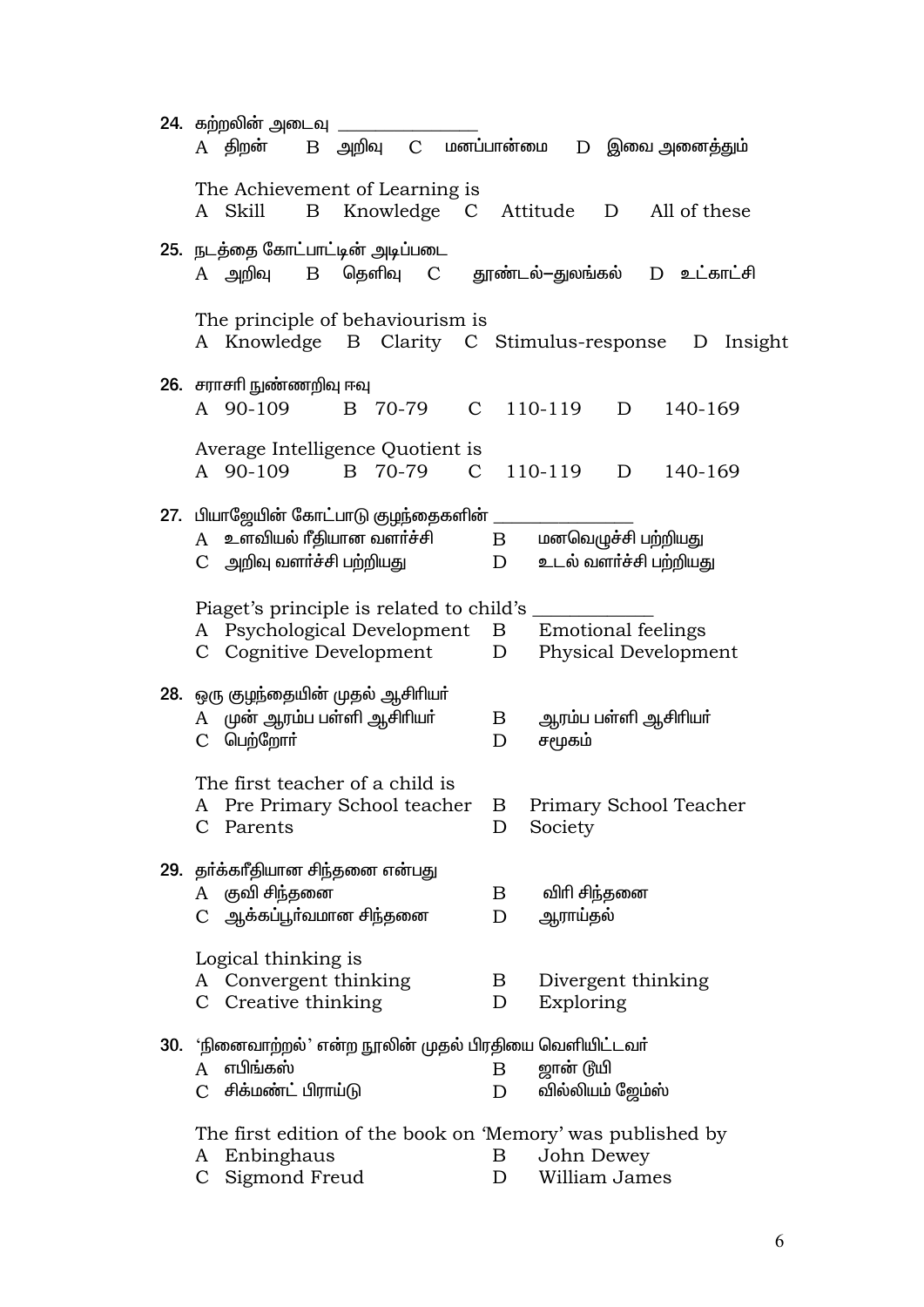#### $ii.$ Language  $I - \underline{\mathbf{g}}$

| 31. 'யாதும் ஊரே யாவரும் கேளிா்' — இப்பாடல் வாி இடம்பெற்றுள்ள நூல்                                |        |                   |                                                    |             |             |  |
|--------------------------------------------------------------------------------------------------|--------|-------------------|----------------------------------------------------|-------------|-------------|--|
| A பாிபாடல் B புறநானூறு  C நற்றிணை                                                                |        |                   |                                                    | D           | ஐங்குறுநூறு |  |
| 32. திருக்குறளில் உள்ள அதிகாரங்களின் எண்ணிக்கை<br>163<br>A 130<br>$\mathbf{B}$                   |        | $\mathcal{C}$     | 133                                                | D           | 70          |  |
| 33. ஒரு சொல்லோ, தொடரோ இருபொருள்படுமாறு பாடுதல்<br>A யமகம் B சிலேடை  C அந்தாதி  D இரட்டுறமொழிதல்  |        |                   |                                                    |             |             |  |
| 34. மருதத் திணைக்குரிய நிலம்<br><b>B</b> கடல்<br>A மலை                                           |        | $\mathcal{C}$     | வயல்                                               | $\mathbf D$ | காடு        |  |
| 35. 'கோ + இல்' என்பது எவ்வாறு புணரும்<br>கோயிலில்<br>$A$ கோயில்<br>$\mathbf B$                   |        | $\mathcal{C}$     | கோஇல்                                              | D           | கோவில்      |  |
| 36. 'ஊரும் பேரும்' என்னும் நூலின் ஆசிரியா்<br>ரா.பி. சேதுப்பிள்ளை<br>A<br>C திரு.வி.க.           |        |                   | வ.வே.சு. ஐயா்<br>B<br>வ.சுப. மாணிக்கம்<br>D        |             |             |  |
| 37. 'திறை' என்ற சொல் உணர்த்தும் பொருள்<br>ஒவியம்<br>A திரை<br>$\boldsymbol{B}$                   |        |                   | C மறைத்தல்                                         | D           | வரி         |  |
| 38. 'பனி கொட்டியது' — இது எவ்வகை மரபு<br>$A$ பொது மரபு $B$ பெயா் மரபு $C$ ஒலி மரபு $D$ வினை மரபு |        |                   |                                                    |             |             |  |
| 39. தமிழில் தோன்றிய முதல் நாவல்<br>A கமலாம்பாள் சரித்திரம்<br>என் சாித்திரம்<br>$\mathcal{C}$    |        | $\mathbf{B}$<br>D | பத்மாவதி சரித்திரம்<br>பிரதாப முதலியார் சரித்திரம் |             |             |  |
| 40. 'குழந்தைக் கவிஞா்' என்றழைக்கப்படுபவா்<br>பாரதியார்<br>A<br>நாமக்கல்லார்<br>$\overline{C}$    | B<br>D |                   | அழ. வள்ளியப்பா<br>வாணிதாசன்                        |             |             |  |

## கீழுள்ள பத்தியைப் படித்து வினா 11 முதல் 13 வரை விடையளிக்க

திரு.வி.க., மு.வ. இருவரும் தமிழ் உரைநடை வளா்ச்சியில் பெருமளவிற்குத் தம் பங்கினைச் செலுத்தியுள்ளனா். பாரதியைப் பின்பற்றிக் 'கவிஞா் மண்டலம்' ஒன்று தோன்றி 20ஆம் நூற்றாண்டுத் தமிழ்க் கவிதைக்குப் புதியதோர் ஆக்கத்தையும் எழுச்சியையும் ஏற்படுத்தியதைப்போல், திரு.வி.க.வைப் பின்பற்றி எழுதவேண்டும் என்னும் உந்துதல் தமிழ் உரைநடைக்குப் புதியதோா் ஆற்றலை வழங்கியது. திரு.வி.க., காட்டிய திசையில் நடைபோட்டுத் தமிழ் உரைநடைக்குப் பொலிவு சேர்த்தவருள் முதன்மையானவா் மு.வ. ஆவாா்.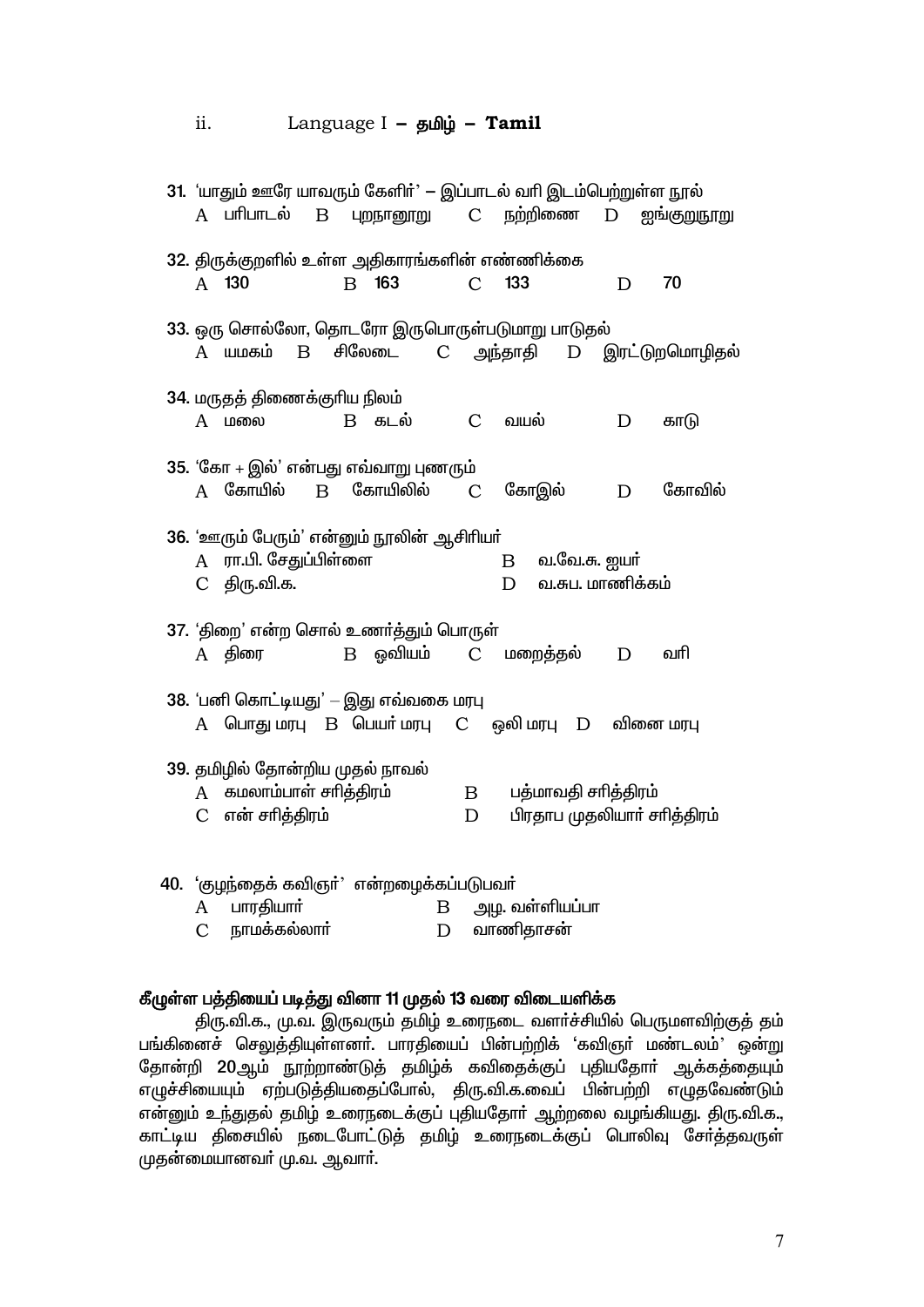|     | 41. தமிழ் உரைநடை வளர்ச்சிக்குப் பெரும்பங்காற்றிய தமிழறிஞர்<br>A பாவாணா் B திரு.வி.க.  C சேதுபிள்ளை  D  மறைமலையடிகள்                                |
|-----|----------------------------------------------------------------------------------------------------------------------------------------------------|
|     | 42. 'கவிஞா் மண்டலம்' யாரைப் பின்பற்றித் தோன்றியது<br>A மகாகவி பாரதி<br>B சுத்தானந்தபாரதி<br>C சோமசுந்தரபாரதி<br>சுப்பிரமணிய சிவா<br>D              |
|     | 43. திரு.வி.க.வின் வழியில் உரைநடைக்குப் பொலிவு சேர்த்தவர்<br>A அகத்திய லிங்கம்<br>B க.ப. அறவாணன்<br>C    வா.செ. குழந்தைசாமி<br>மு.வ.<br>D          |
|     | 44. 'ஏவா மக்கள் மூவா மருந்து' — இவ்வாியில் 'மூவா' என்ற சொல் உணா்த்தும்<br>பொருள்                                                                   |
|     | A இளமை<br>B முதுமை C பொறுமை<br>பெருமை<br>D                                                                                                         |
|     | 45. 'சா்வகலாசாலை' என்ற வடசொல்லுக்கு இணையான தமிழ்ச்சொல்<br>கல்லூரி<br>A பாடசாலை<br>$\mathbf{B}$<br>நிகா்நிலைப்பல்கலைக்கழகம்<br>C பல்கலைக்கழகம்<br>D |
|     | 46. பொற்கொல்லா் 'பொன்னை' ________________ என்று குறிப்பா்<br>B பறி         C    அணிகலன்<br>$A$ $\Box$ m $\Box$<br>D<br>செலவு                       |
|     | 47. 'கண்ணன் வந்தது' – இது எவ்வகை வழு<br>A பால் வமு<br>$B$ இட வழு $C$ திணை வழு $D$<br>கால வழு                                                       |
|     | 48. தாயுமானவர் வாழ்ந்த ஊர்<br>A தோழுந்தூா் B உறையூா் C திருமறைக்காடு   D சீா்காழி                                                                  |
|     | 49. "வள்ளுவனைப் பெற்றதால் பெற்றதே புகழ் வையகமே" — என்று பாடியவா்<br>A பாரதியாா் B வாணிதாசன்<br>பாரதிதாசன்<br>$\mathbf C$<br>$D$ கம்பதாசன்          |
|     | 50. வினாக்கள் எத்தனை வகைப்படும் என்று நன்னூல் கூறுகிறது ?<br>C பதினொன்று<br>ஒன்பது<br>B<br>ஏழு<br>D<br>A ஆறு                                       |
| 51. | 'மணநூல்' என்று அழைக்கப்படுவது<br>A சிலப்பதிகாரம்<br>சீவகசிந்தாமணி<br>$\mathbf{B}$                                                                  |
|     | C மணிமேகலை<br>குண்டலகேசி<br>D<br>52. சத்திய தருமச்சாலையை நிறுவியவா்                                                                                |
|     | A ஆறுமுக நாவலா்<br>கல்பட்டு அய்யா<br>$\mathbf{B}$<br>இராமலிங்க அடிகள்<br>C திருமூலா்<br>D                                                          |
|     | 53. தமிழ்நாட்டின் 'முதல் அரசவைக் கவிஞர்'                                                                                                           |
|     | கண்ணதாசன்<br>நாமக்கல் கவிஞர்<br>A<br>B                                                                                                             |
|     | புலமைப்பித்தன்<br>உவமைக் கவிஞா் சுரதா<br>$\overline{C}$<br>D                                                                                       |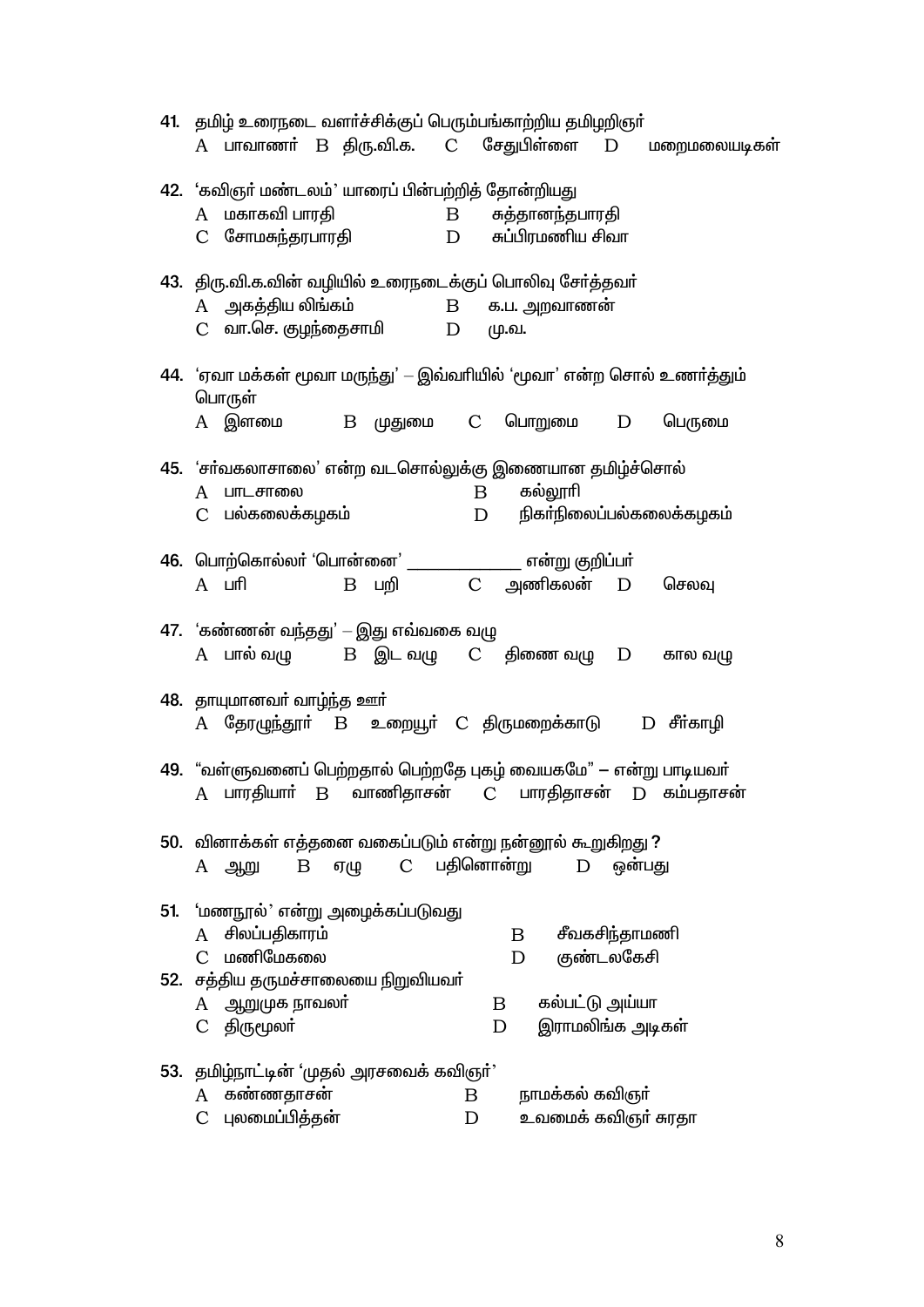|                             |                    | 54. "பகைவனுக்கு அருள்வாய் — நன்னெஞ்சே<br>பகைவனுக்கு அருள்வாய்" என்று பாடியவா்<br>A இராமலிங்க அடிகள் |              |    |               |                 |   | B | பாவேந்தா்                                                                                              |   |                                                                             |  |
|-----------------------------|--------------------|-----------------------------------------------------------------------------------------------------|--------------|----|---------------|-----------------|---|---|--------------------------------------------------------------------------------------------------------|---|-----------------------------------------------------------------------------|--|
|                             |                    | C மாணிக்கவாசகர்                                                                                     |              |    |               |                 |   | D | பாரதியார்                                                                                              |   |                                                                             |  |
|                             |                    | 55. ஆந்தை<br>A கத்தும்                                                                              |              |    | $B$ அலறும்    |                 |   |   | C அகவும்                                                                                               | D | ௬வும்                                                                       |  |
|                             |                    |                                                                                                     |              |    |               |                 |   |   |                                                                                                        |   |                                                                             |  |
|                             |                    | சாியான வாிசையைத் தேர்ந்தெடு                                                                         |              |    |               |                 |   |   |                                                                                                        |   | 56. 'திாிகடுகம்' என்பதில் 'திாி' என்ற சொல் உணா்த்தும் மருந்துப் பொருள்களின் |  |
|                             |                    | A மிளகு, சுக்கு, திப்பிலி<br>C சுக்கு, திப்பிலி, மிளகு                                              |              |    |               |                 |   | D | B சுக்கு, மிளகு, திப்பிலி<br>திப்பிலி , சுக்கு, மிளகு                                                  |   |                                                                             |  |
|                             |                    | 57. 'தமிழில் முதலெழுத்துகள்' மொத்தம்                                                                |              |    |               |                 |   |   |                                                                                                        |   |                                                                             |  |
|                             |                    | A 12                                                                                                | $\mathbf{B}$ | 18 |               | C <sub>30</sub> |   |   | D 247                                                                                                  |   |                                                                             |  |
|                             |                    |                                                                                                     |              |    |               |                 |   |   | 58. 'பாவை பாடிய வாயால் ஒரு கோவை பாடுக' — யாா் யாாிடம் கேட்டாா்                                         |   |                                                                             |  |
|                             | A<br>$\mathcal{C}$ | சிவபெருமான்                                                                                         |              |    |               |                 | D |   | சிவபெருமான் அப்பரிடம்                B      சிவபெருமான் சுந்தரரிடம்<br>சிவபெருமான் சம்மந்தரிடம்        |   |                                                                             |  |
|                             |                    | மாணிக்கவாசகரிடம்                                                                                    |              |    |               |                 |   |   |                                                                                                        |   |                                                                             |  |
|                             |                    |                                                                                                     |              |    |               |                 |   |   | 59. தமிழில் 2011-ஆம் ஆண்டிற்கான 'சாகித்யஅகாதெமி' விருதுபெற்றவா்                                        |   |                                                                             |  |
|                             |                    |                                                                                                     |              |    |               |                 |   |   | A பிரபஞ்சன் B சு. வெங்கடேசன் C மேலாண்மை<br>பொன்னுசாமி                                                  |   | D நாஞ்சில்நாடன்                                                             |  |
|                             |                    | 60. ஈரசைச் சீர்கள் மொத்தம்                                                                          |              |    |               |                 |   |   |                                                                                                        |   |                                                                             |  |
|                             | A <sub>2</sub>     |                                                                                                     | B            | 8  | $\mathcal{C}$ | $\overline{4}$  |   | D | 16                                                                                                     |   |                                                                             |  |
|                             |                    |                                                                                                     |              |    |               |                 |   |   |                                                                                                        |   |                                                                             |  |
| $\overline{\mathbf{iii}}$ . |                    |                                                                                                     |              |    |               |                 |   |   |                                                                                                        |   |                                                                             |  |
|                             |                    | Language II - ஆங்கிலம் – English                                                                    |              |    |               |                 |   |   |                                                                                                        |   |                                                                             |  |
|                             |                    |                                                                                                     |              |    |               |                 |   |   | Choose the correct word to fill in the blank in the sentence                                           |   |                                                                             |  |
|                             |                    |                                                                                                     |              |    |               |                 |   |   | 61. He met _________ European in Mahabalipuram last week                                               |   |                                                                             |  |
|                             |                    | A a B the C an D any                                                                                |              |    |               |                 |   |   |                                                                                                        |   |                                                                             |  |
| 61.                         |                    | What is the time ___________ your watch?                                                            |              |    |               |                 |   |   |                                                                                                        |   |                                                                             |  |
|                             |                    | A in B by C at D on                                                                                 |              |    |               |                 |   |   |                                                                                                        |   |                                                                             |  |
|                             |                    |                                                                                                     |              |    |               |                 |   |   |                                                                                                        |   |                                                                             |  |
|                             |                    | A went                                                                                              | B            |    |               |                 |   |   | 63. When I reached the station, the train ____________ already.<br>had left C has been left D has left |   |                                                                             |  |
|                             |                    |                                                                                                     |              |    |               |                 |   |   |                                                                                                        |   |                                                                             |  |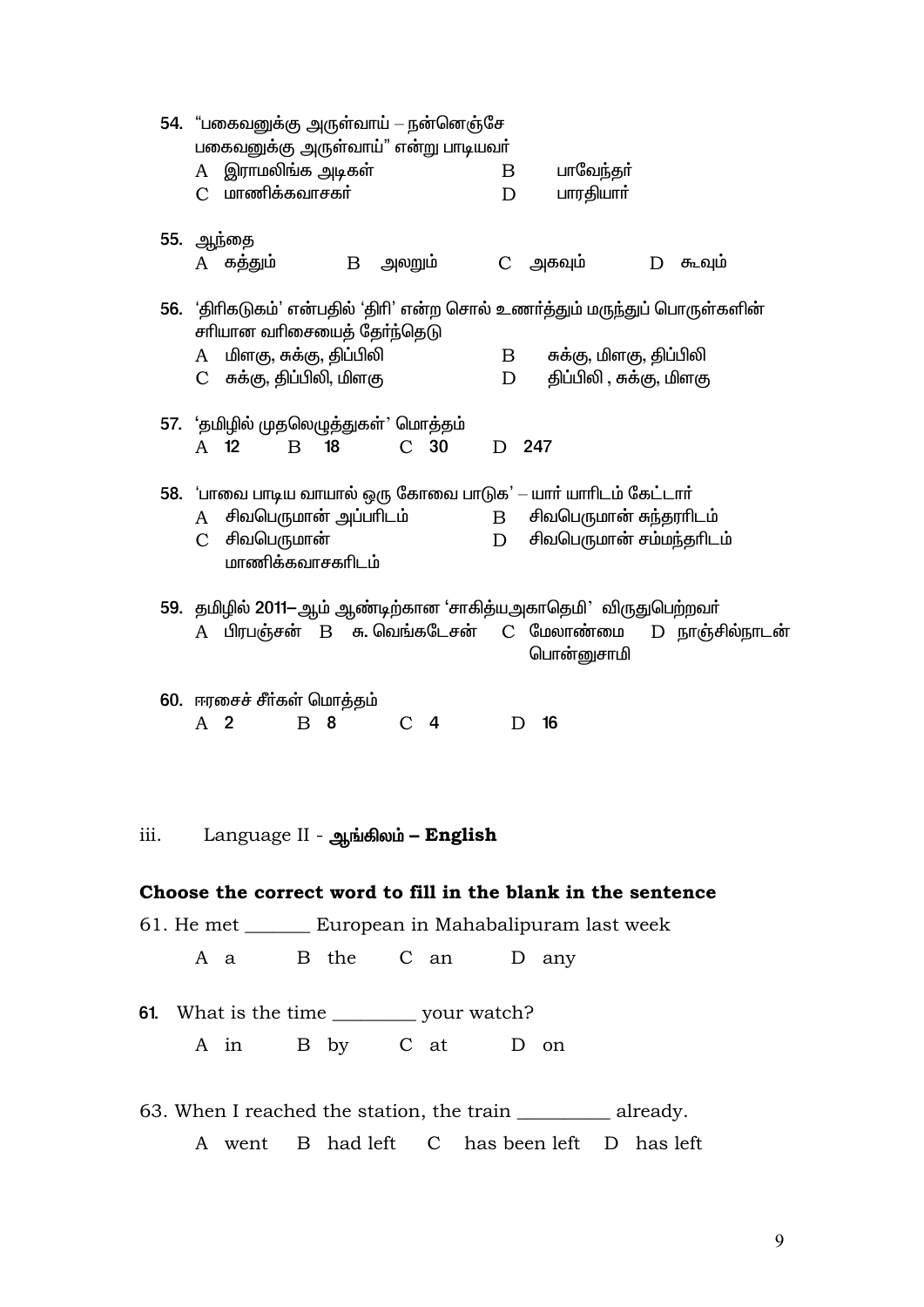64. In the formal letter the 'subscription' is \_\_\_\_\_\_\_\_\_\_\_\_\_\_\_\_\_\_\_\_\_\_\_\_\_\_\_\_\_\_\_\_\_

A Yours sincerely, B yours sincerely,

C Your's Sincerely, D Yours Sincerely,

65. We use \_\_\_\_\_\_\_\_\_ between the clauses A full stop B colon C comma D semi colon 66. A quick gathering of information from the text is known as  $\overline{\phantom{a}}$ A skimming B scanning C reading D browsing 67. The letter 'r' is pronounced when followed by a A diphthong B vowel C consonant D semi-vowel 68. Choose the right tag She never tells lies, 2

A do she? B don't she? C does she? D doesn't she?

69. Find the correct spelling: - identify the word

A occurrence B ocurence C occurrance D occuranse

70. The Headmaster organized a tour to Ooty. Identify the pattern of this sentence.

A SVO B SVC C SVOA D SVIODO

71. The play 'Merchant of Venice' is written by

- A William Wordsworth B Rabindranath Tagore
- C T.S. Elliot D William Shakespeare

### **Choose the correct meaning for the given idom:**

72. He was an old hand at the work

- A experienced person B he had an old hand
- C old man's hand D in-active person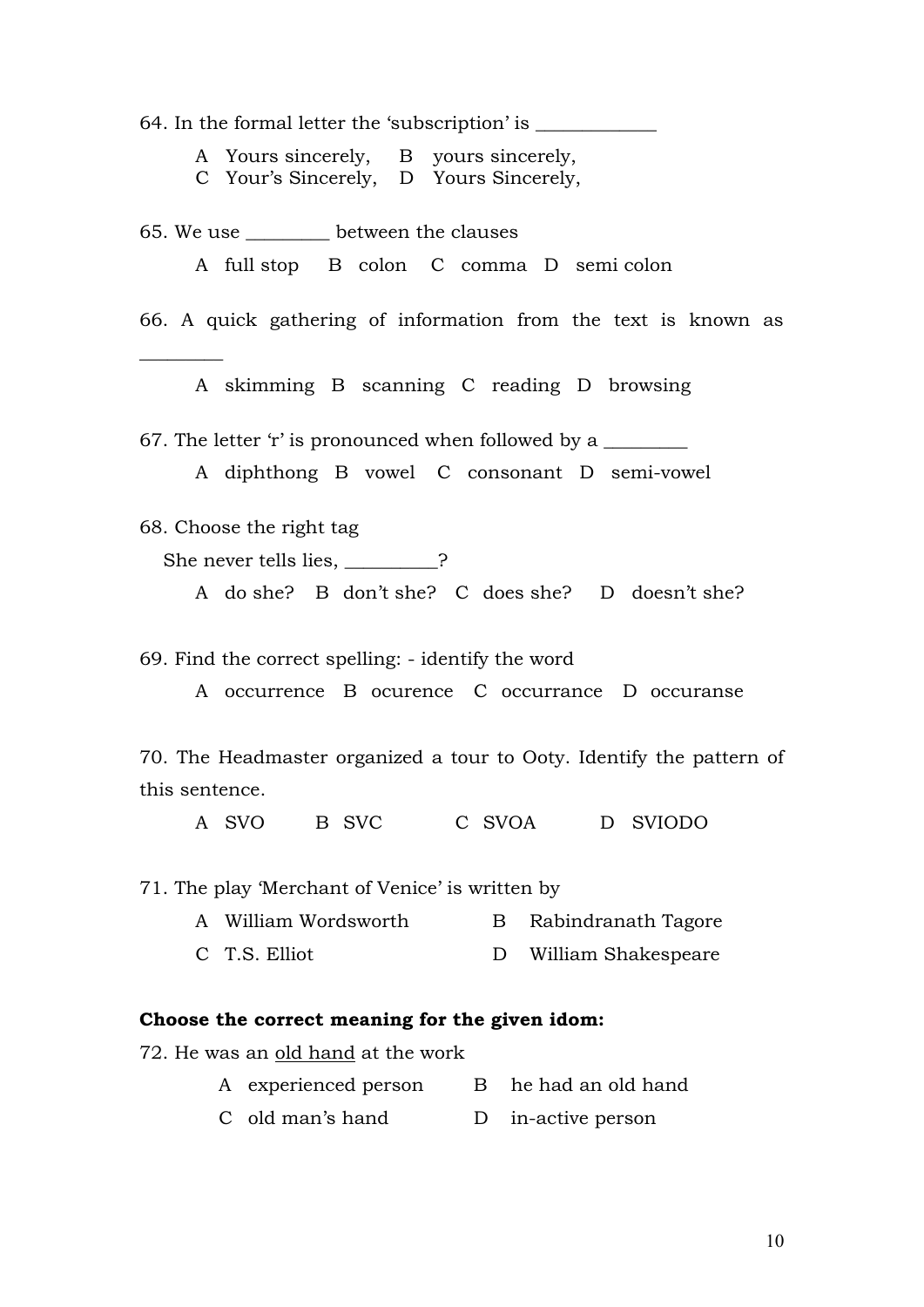|  |  | Fill in the blanks choosing the correct word |                                                                                  |                                                 |
|--|--|----------------------------------------------|----------------------------------------------------------------------------------|-------------------------------------------------|
|  |  |                                              | 73. The cry of a duck is 'quack'. The cry of a frog is _________________________ |                                                 |
|  |  |                                              | A growl B grunt C scream D croak                                                 |                                                 |
|  |  |                                              | 74. The ___________ movement of the eye is called regression                     |                                                 |
|  |  |                                              | A forward B sideward C backward D saccadic                                       |                                                 |
|  |  |                                              | 75. Writing of Informal letter' is introduced in class ____________________      |                                                 |
|  |  |                                              | A five B six C four D three                                                      |                                                 |
|  |  | 76. They ___________ living here since 1999  |                                                                                  |                                                 |
|  |  |                                              |                                                                                  | A have been B has been C are being D have being |
|  |  |                                              | 77. The main verbs take ___________________ forms / inflections                  |                                                 |
|  |  |                                              | A eight B five C three D four                                                    |                                                 |

78-81 In the following passage there are blanks which have been numbered from 78-81

Against each number a choice of four words marked A, B, C, D is given, one of which fits the blank appropriately. Choose the correct answer.

One of the hardest skills in a foreign language 78 telling an interesting story or anecdote. Learner of English often feel left out when socialising 79 groups of native speakers and everyone else is 80 stories except them. It is a good skill to learn. Everyone likes to listen to stories and a good storyteller quickly becomes the centre of any group. And talking about your experience is one of the 81 ways to build up a relationship with someone.

|  |  |  | 78. A are B is C was D were |  |
|--|--|--|-----------------------------|--|
|  |  |  | 79. A with B on C in D over |  |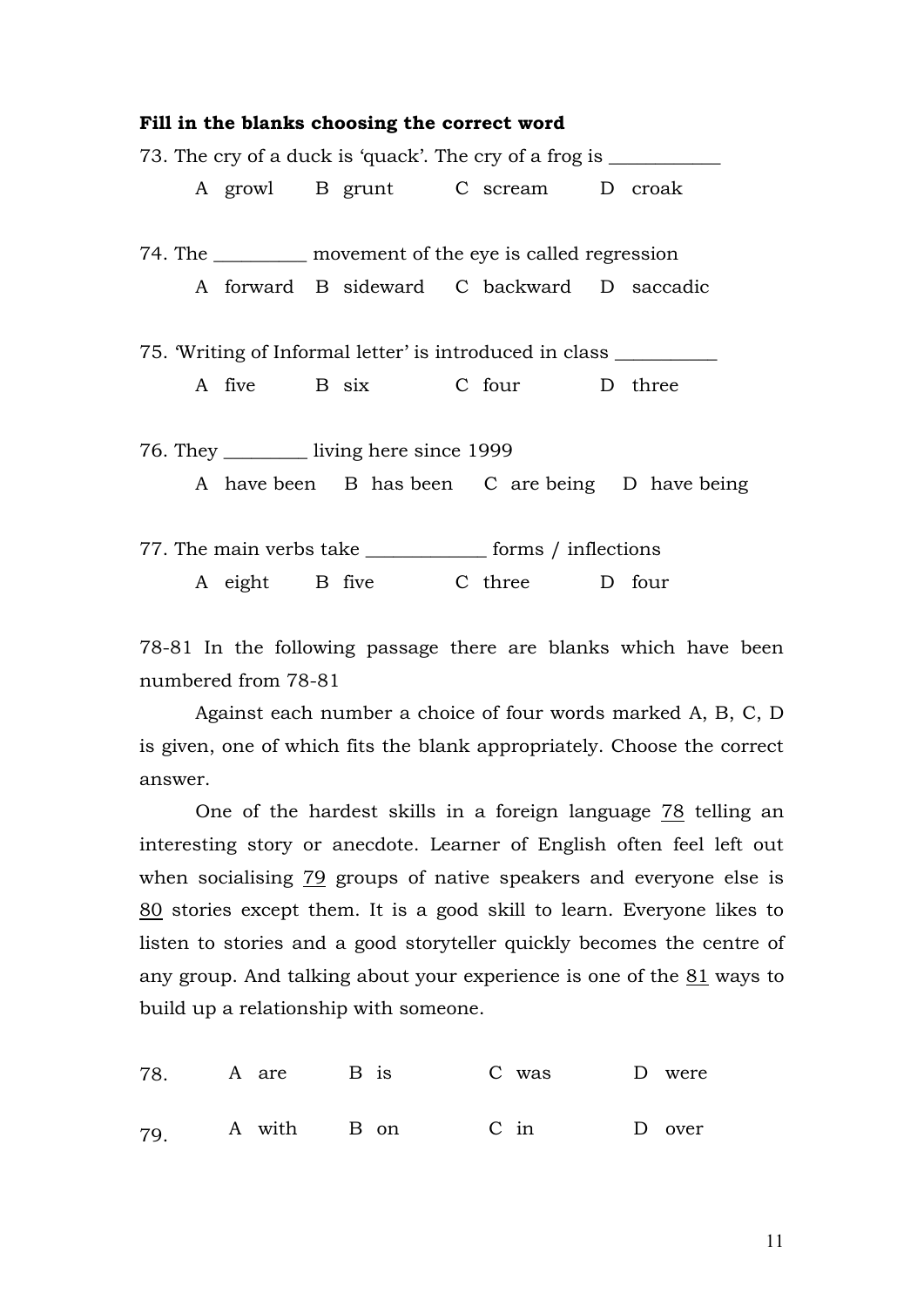|  | 80. A tell B tells C reading D telling |  |
|--|----------------------------------------|--|
|  | 81. A better B good C best D most      |  |

82. China is more thickly populated than India. Choose the positive degree for the given statement.

- A India is as thickly populated as China
- B India is more thickly populated than China
- C India is so thickly populated as China
- D India is not so thickly populated as China

83. They will miss the train unless they hurry. (Rewrite using 'if')

- A If they will hurry they will miss the train.
- B If they will not hurry they will miss the train.
- C If they do not hurry they will miss the train.
- D If they hurry, they miss the train.

84. ABL method helps the learners to \_\_\_\_\_\_\_\_\_

- A memorize English structures
- B be playful during the class
- C depend on the teacher all the time
- D learn with freedom

85. 'Each' is a \_\_\_\_\_\_\_\_\_ pronoun

 $\overline{\phantom{a}}$ 

A distributive B indefinite C demonstrative D relative

- 86. Sounds that do not produce vibration of vocal chords are called
	- A approximants B voiceless sounds
	- C voiced sounds D the plosives

87. A supplementary reader is meant for

- A Intensive reading B Extensive reading
- C Global comprehension D Local comprehension
- 88. The diminutive from of root is 'rootlet'. The diminutive form of goose is \_\_\_\_\_\_\_\_\_\_

A gosling B gooseling C gooselet D goosenet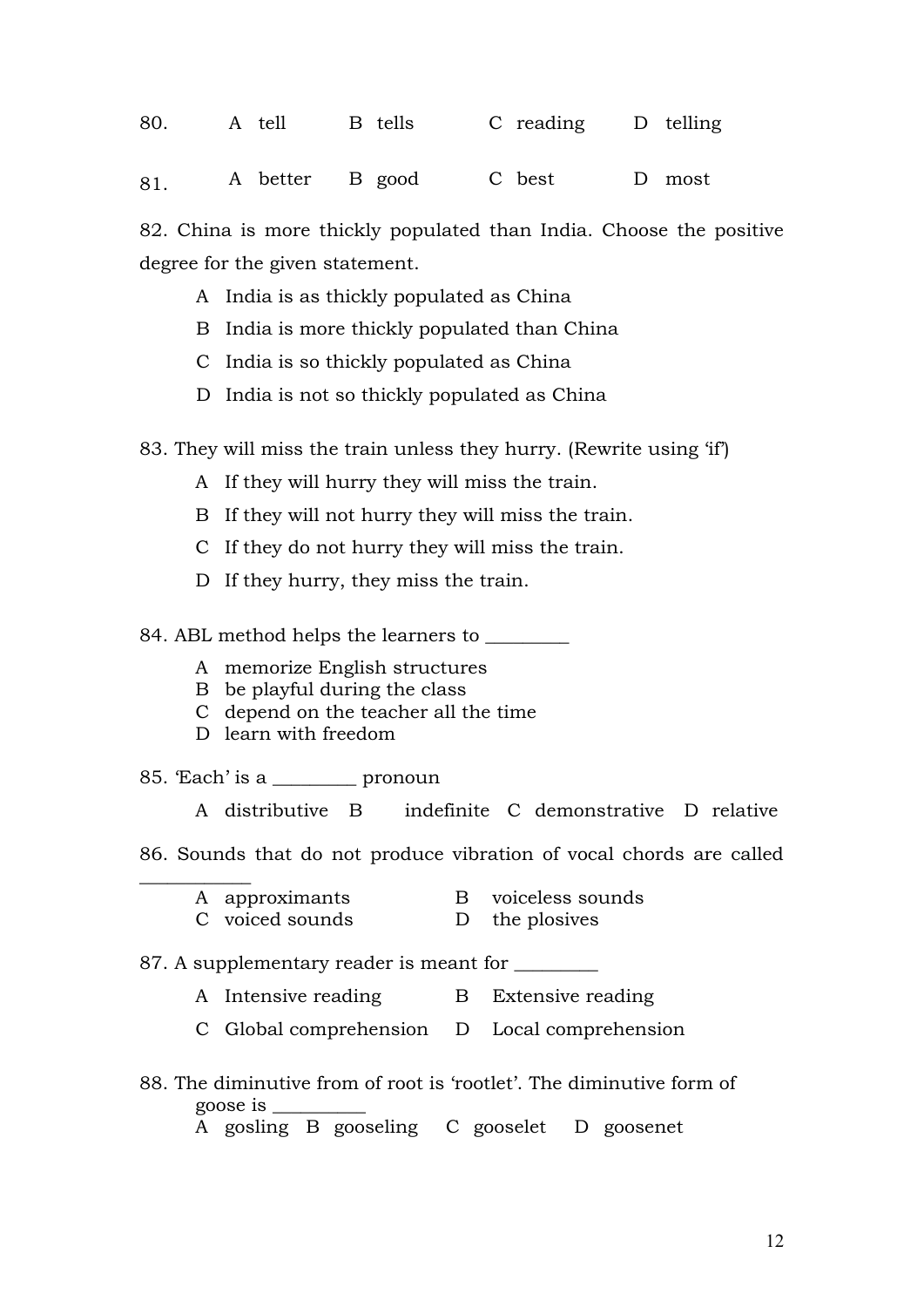89. Correct word for the phonetic transcription / b3:d / is

B birdie C bard D beard A bird

90. Complete the sentence by choosing an appropriate word. Old people sometimes feel that young people don't \_\_\_\_\_\_\_ them or pay them enough respect.

A valuables B valued C values D value

\_\_\_\_\_\_\_\_\_\_\_\_

கணிதம் - Mathematics iv. 91.  $66/2 - 12 + (14 \times 2) / 7 + 3^2$ ன் மதிப்பு A 32  $B$  30  $C$  34  $D$  42 The value of  $66/2 - 12 + (14 \times 2) / 7 + 3^2$  is. **B** 30 D 42 A 32  $C$  34 92. கீழ்க்கண்ட பின்னங்களில் மிகச் சிறியது எது ? A 24/25 63/78  $C$  69/72  $D$  52/57  $\overline{B}$ Which of the fraction is least? A 24/25 B 63/78  $C$  69/72  $D$   $52/57$ 93.  $7 \times 8$  உடன் எதைக் கூட்டினால்  $7 \times 9$  கிடைக்கும்.  $\mathbf{B}$  $\overline{7}$  $A \quad 1$ C 56  $D$  6.3 What must be added to  $7 \times 8$  to get  $7 \times 9$ ?  $\overline{B}$ C 56 D 63  $A \quad 1$ - 7 94. பாடக் குறிப்பினை வடிவமைப்பவர் A கல்வியாளர்கள் В தலைமையாசிரியர் C பாடத்திட்டக் குழுவினர் D *வகுப்பாசிரியர்கள்* Lesson Plan is designed by A Educational Experts **B** Headmasters C Syllabus committee D Class teachers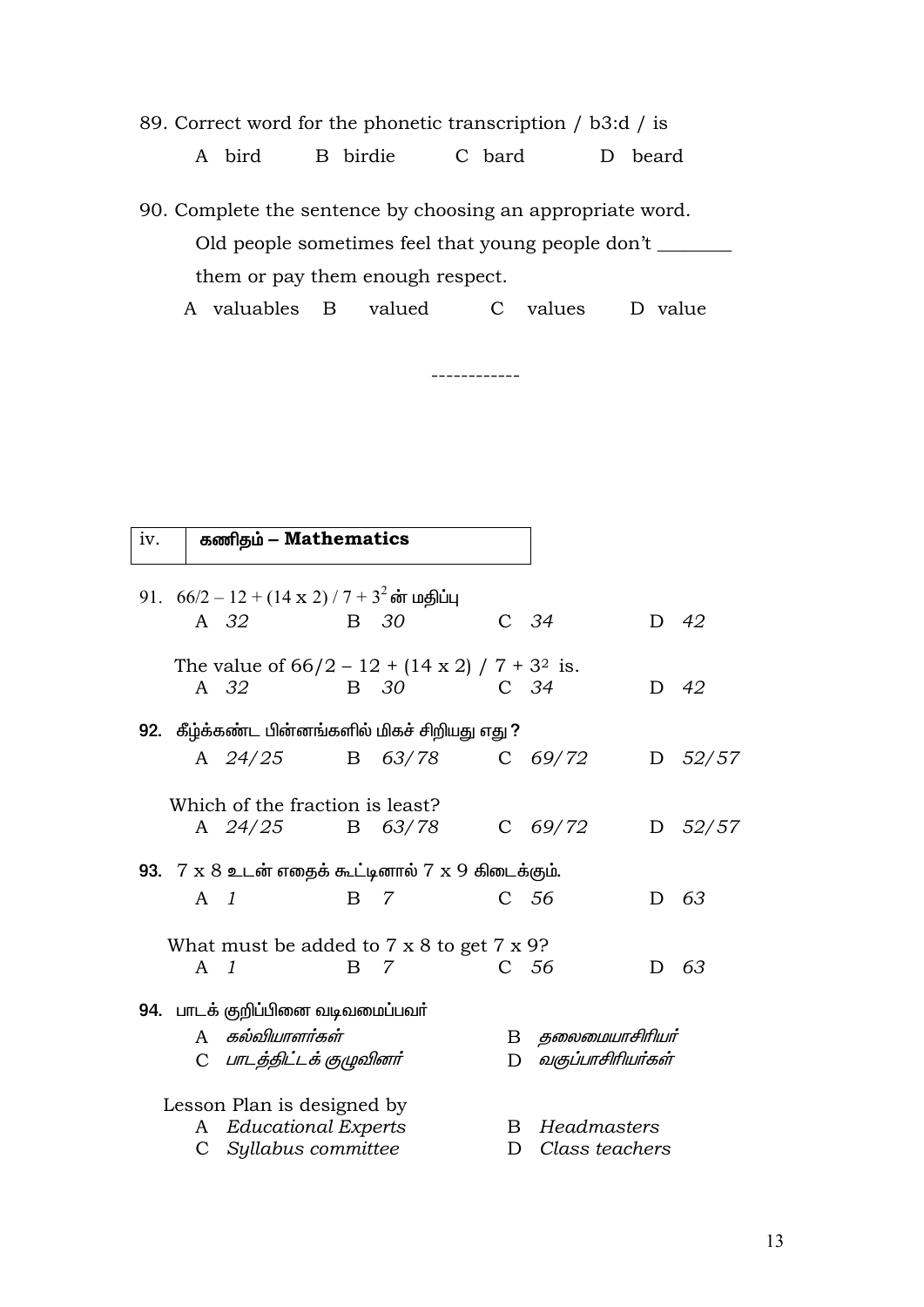|           |                |                    |            |                                              |                |                | 95. $a = 2$ , $b = 3$ எனில், $(a + b)^2 - (a^2 - b^2)$ என்ற கோவையின் மதிப்பு      |                |               |  |
|-----------|----------------|--------------------|------------|----------------------------------------------|----------------|----------------|-----------------------------------------------------------------------------------|----------------|---------------|--|
|           |                | A 30               |            | B 20                                         |                | C $24$         |                                                                                   |                | D 12          |  |
| <i>is</i> |                |                    |            |                                              |                |                | If $a = 2$ and $b = 3$ then the value of the expression $(a + b)^2 - (a^2 - b^2)$ |                |               |  |
|           |                | A 30               |            | B 20                                         | $C$ 24         |                |                                                                                   |                | D 12          |  |
|           |                |                    |            |                                              |                |                | 96. $x + 5 = y + 7$ , $x, y \in w$ என்ற சமன்பாட்டிற்கான தீர்வுகளின் எண்ணிக்கை.    |                |               |  |
|           | A 5            |                    | B 2        |                                              |                | C <sub>3</sub> |                                                                                   |                | D > 3         |  |
|           | $y \in w$ are. |                    |            |                                              |                |                | The Number of possible solutions for the equation $x + 5 = y + 7$ , x,            |                |               |  |
|           | A 5            |                    | <b>B</b> 2 |                                              | C <sub>3</sub> |                |                                                                                   |                | D > 3         |  |
|           |                |                    |            |                                              |                |                | 97.ஒரு வட்டத்தின் ஆரம் இருமடங்கானால், பரப்பளவு எத்தனை மடங்கு அதிகரிக்கும்.        |                |               |  |
|           | A 2            |                    |            | $\begin{array}{ccc} B & 3 \end{array}$       |                | $C \quad 4$    |                                                                                   | D <sub>1</sub> |               |  |
|           |                | times.             |            |                                              |                |                | When the radius of a circle is doubled the area is increased by                   |                |               |  |
|           | $A \quad 2$    |                    | <b>B</b> 3 |                                              | $C \quad 4$    |                |                                                                                   | $D$ 1          |               |  |
|           |                |                    |            |                                              |                |                | 98.வகுப்பறையில் உள்ள அனைத்துக் குழந்தைகளும் குழுக்களில் செயல்பட்டு கற்றுக்        |                |               |  |
|           |                | கொள்ளும் முறை      |            |                                              |                |                |                                                                                   |                |               |  |
|           |                | A பங்கேற்றல் முறை  |            |                                              |                |                | B விதிவரு முறை                                                                    |                |               |  |
|           |                | C விதிவிளக்கு முறை |            |                                              |                |                | D உண்மை நகல் கற்பித்தல் முறை                                                      |                |               |  |
|           |                |                    |            |                                              |                |                | All the children in the class are engaged in groups and learnt                    |                |               |  |
|           |                |                    |            | concepts. This method of learning is called. |                |                | A Participatory Method B Inductive Method                                         |                |               |  |
|           |                |                    |            | C Deductive Method                           |                |                | D Simulation Method                                                               |                |               |  |
|           |                |                    |            | 99. அரை வட்டத்தின் மையக் கோணம்               |                |                |                                                                                   |                |               |  |
|           |                | A $90^\circ$       | B.         | <b>270<sup>0</sup></b>                       |                |                | C $180^0$ D $360^0$                                                               |                |               |  |
|           |                |                    |            | The central angle of semi-circle is          |                |                |                                                                                   |                |               |  |
|           |                | A 90 <sup>0</sup>  | B          | 2700                                         | C              | $180^o$        |                                                                                   | D              | $360^{\circ}$ |  |
|           |                |                    |            |                                              |                |                | 100.ஹொ்பாா்டின் விதிவருமுறையில் மூன்றாம் படிநிலை ஆனது _______                     |                |               |  |
|           |                |                    |            |                                              |                |                | A ஒப்பிடுதலும், வகைப்படுத்தலும்        B   எடுத்துக் கூறுதல்                      |                |               |  |
|           |                | C செயல்படுத்துதல்  |            |                                              |                |                | D <i>பொது விதி காணுதல்</i>                                                        |                |               |  |
|           |                |                    |            |                                              |                |                | The third step in Herbart inductive method of teaching is                         |                |               |  |
|           | A              |                    |            | Comparison and classification                |                |                | Presentation<br>$\mathbf{B}$                                                      |                |               |  |
|           | $\mathbf{C}$   | Application        |            |                                              |                | D              | Generalization                                                                    |                |               |  |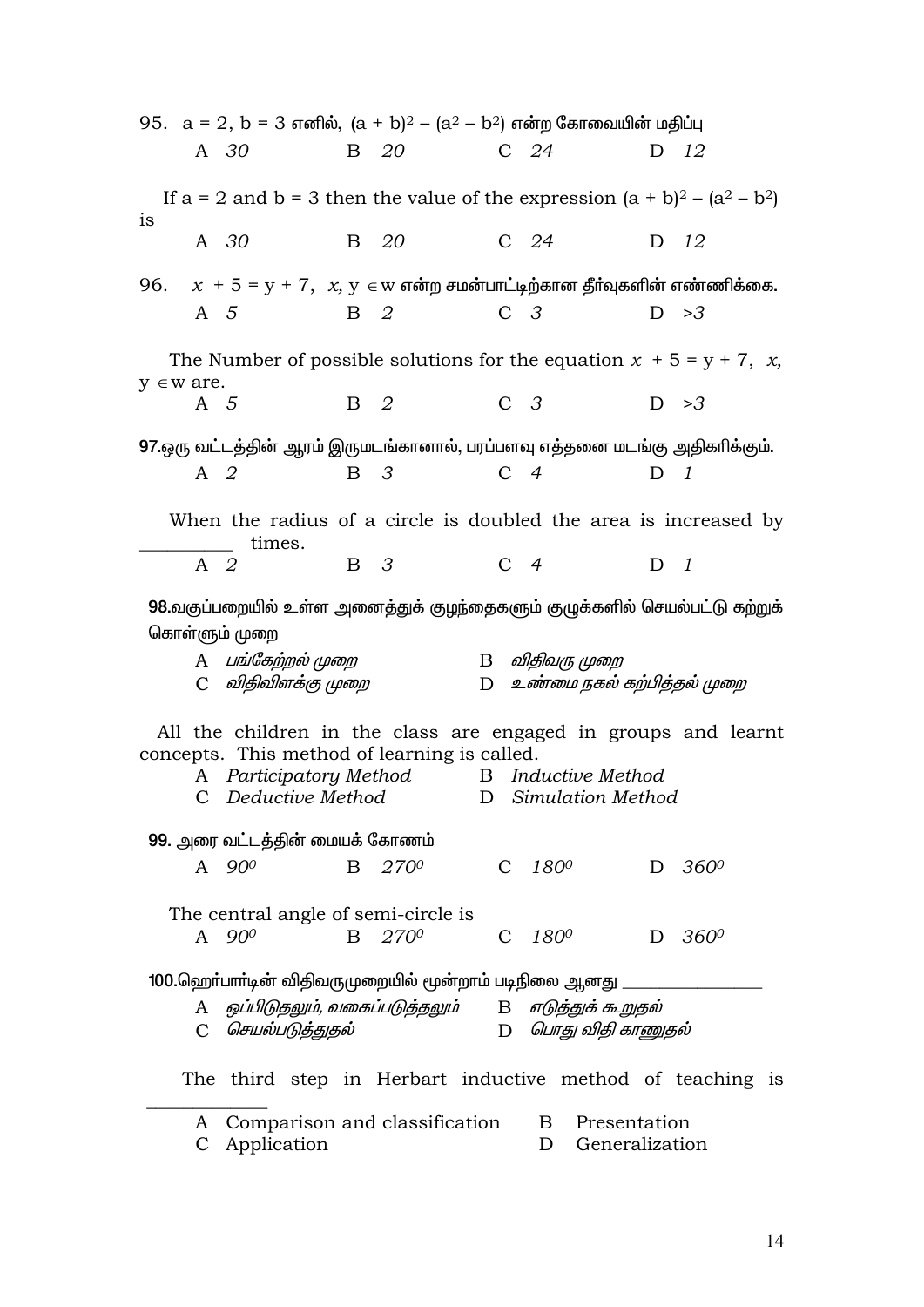101.வகுப்பறையில் கணித ஆசிரியரின் மிக முக்கிய பணியானது

- $\mathbf{A}$ கருத்துக்களைக் கற்பித்தல் B உதாரணங்களைத் தருதல்
- C எதுவாளராக மாணவரின் கற்றலுக்கு துணைபுரிதல்
- D குறிப்புகளைக் கூறுதல்

The important role of a mathematics teacher in a class is

- A Teaching the concept **B** Giving examples
- C Acting as facilitator and helps the children to learn the Concept
- D Dictating notes

102.கடிகாரம் 8 மணியைக் காட்டும்பொழுது முட்களுக்கிடையேயுள்ள கோணம்.

A குறுங்கோணம் B விரிகோணம் C செங்கோணம்  $D$  கூர்க்கோணம் If a clock shows 8 O'clock, then the angle between the two hands is A Acute angle B Obtuse angle C Right angle  $D$ Straight angle 103. மாத வருமானம் ரூ.25,000/– பெறும் நபர். ஒவ்வொரு மாதமும் ரூ.2000/– சேமிக்கிறார் எனில் அவருடைய மாதச் சேமிப்பு சதவீதம் எவ்வளவு ?  $12%$ A  $10\%$  $\mathbf{B}$  $C \quad 15\%$  $D \quad 8\%$ A Person saves Rs.2000/- in this monthly income of Rs.25000/-. What is the percentage of his saving is  $A \quad 10\%$  $\mathbf{B}$ 12%  $C \quad 15\%$  $D \quad 8\%$ 104. ஒரு சதுர வடிவ பூங்காவிற்கு வேலி அமைக்க ஒரு மீட்டருக்கு ரூ.4/– வீதம் ரூ.1600/— செலவாகிறது எனில் பூங்காவின் பரப்பளவு  $B = 1000$   $\delta^2$  $C = 100000 \text{ m}^2$  $D = 400 \text{ m}^2$ A  $10000 \text{ m}^2$ The fencing charges of square shaped park is Rs.1600/- at the rate of Rs.4/- per metre. The area of the park is A 10000  $m^2$  $B = 1000 \text{ m}^2$ C 100000 m<sup>2</sup> D 400 m<sup>2</sup> 105. கொடுக்கப்பட்ட சதுரத்தின் பரப்பளவு 100 மீ<sup>2</sup>. எனில் நிழலிடப்பட்ட பகுதியின் பாப்ப



 $A$  15.5  $\mathbb{B}^2$ 

 $12.5 \text{ h}^2$ 

 $\overline{R}$ 

 $C = 10.5 \text{ m}^2$ 

 $D = 13.5 \text{ m}^2$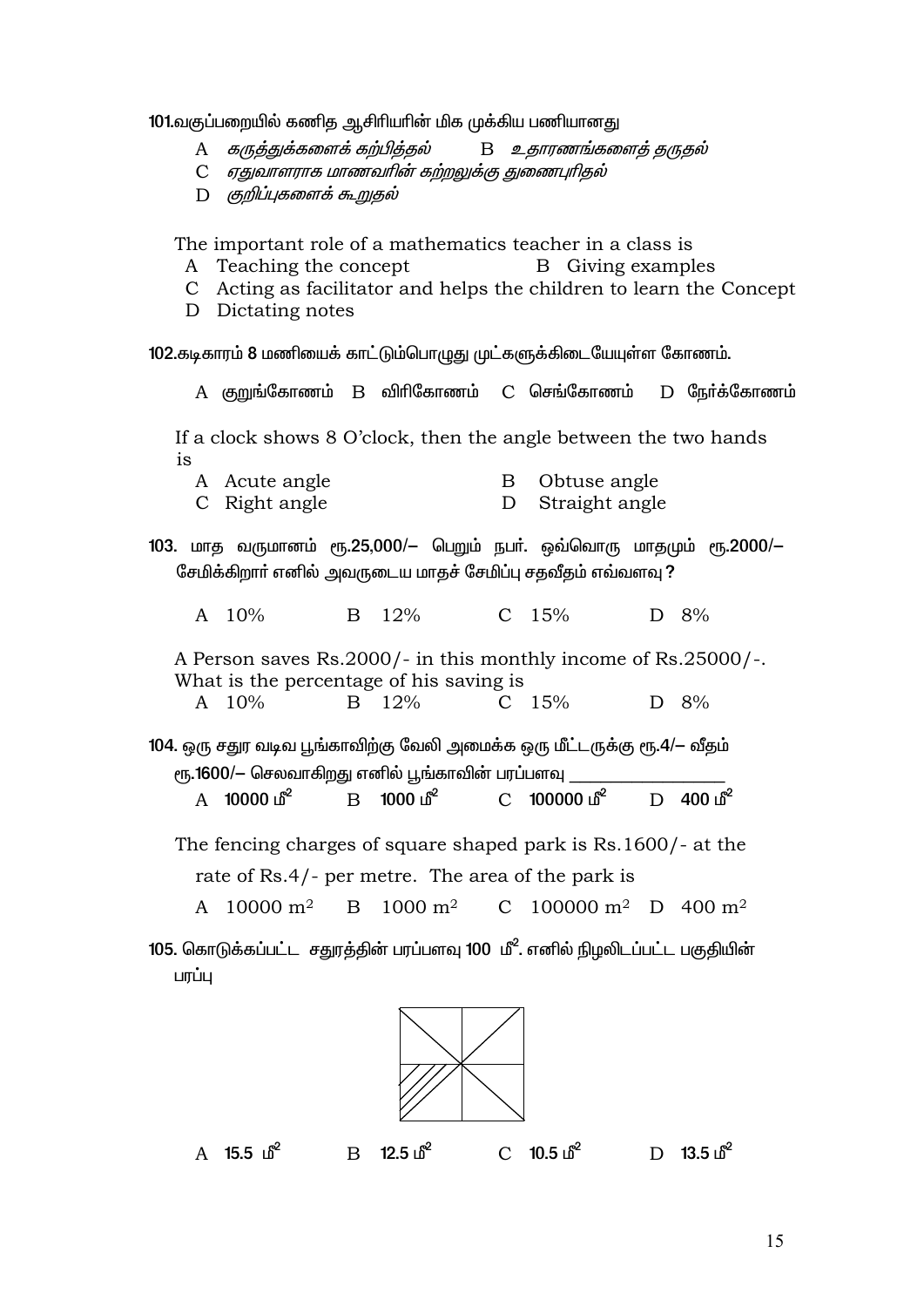If the area of the given square is  $100 \text{ m}^2$  then area of the shaded portion is



A 15.5 m<sup>2</sup>  $12.5 \; \mathrm{m}^2$ C  $10.5 \text{ m}^2$ D  $13.5 \text{ m}^2$  $\mathbf{B}$ 

106. ஒரு அரை வட்டத்தின் சுற்றளவு 36 செ.மீ. அதன் விட்டம் (செமீ–ல்)

A 7  $\mathbf{B}$ 35  $C<sub>22</sub>$  $D$  14

The perimeter of a semicircle is 36 cms. Its diameter (in cms) is A 7 <sub>B</sub> 35  $C$  22 D 14

107.கீழே கொடுக்கப்பட்டுள்ள பட்டையில் 2/5 பங்கு நிழலிட வேண்டும் என ரஞ்சனா கேட்டுக் கொள்ளப்பட்டாள். அவள் ஏற்கனவே 2 பகுதிகளை நிழலிட்டுள்ளாள். மேலும் எத்தனை பகுதிகள் கூடுதலாக நிழலிடப்பட வேண்டும் ?



Ranjana was asked to shade 2/5 of the strip as shown below. She has already shaded 2 parts. How many more parts does she need to shade?



108. ஆர்யபட்டா எழுதிய புத்தகம்

A லீலாவதி B வானசாஸ்திரம் C ஆர்யசாஸ்திரா D பிரம்மோஸ்புட சிக்காந்கம்

The book written by Aryabatta is A Leelavathi B Aryasashtra C Astronomy D Brahmosphuta Siddhantam 109. 33ன் 33 சதவீதம்

| A 10.99                    | B 10.79 | C 10.89 | D 10.69 |
|----------------------------|---------|---------|---------|
| $33\%$ of 33 is<br>A 10.99 | B 10.79 | C 10.89 | D 10.69 |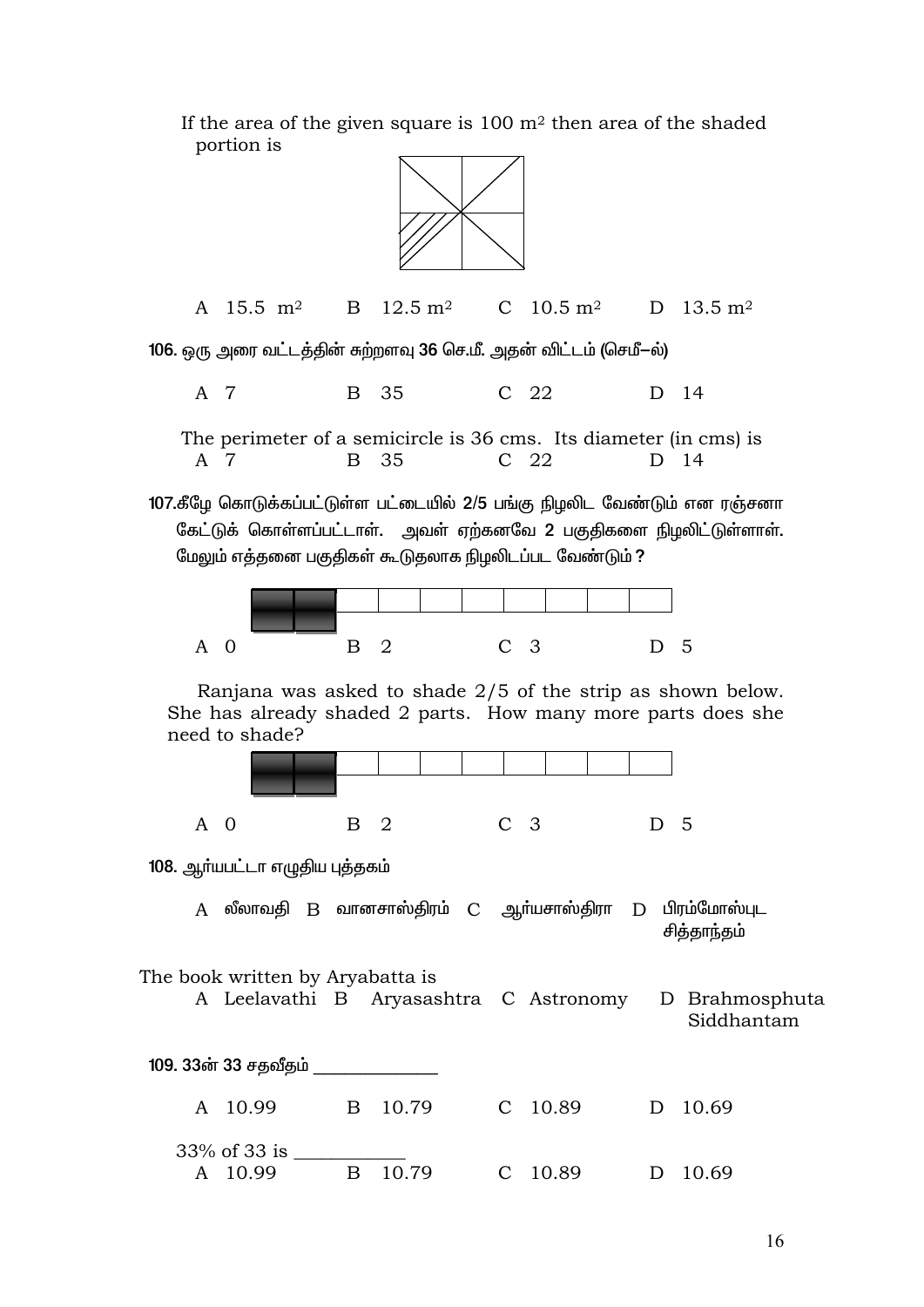| மட்டுமே | 110. ராமுவிடம் ரூ.18/— உள்ளது.  அதில் 5 ரூபாய் மற்றும் 2 ரூபாய் நாணயங்கள்<br>எண்ணிக்கை                                                          |              | இருந்தன எனில் அவனிடம் இருந்த 2 ரூபாய் நாணயங்களின் |                |                      |             |          |
|---------|-------------------------------------------------------------------------------------------------------------------------------------------------|--------------|---------------------------------------------------|----------------|----------------------|-------------|----------|
|         | A 3                                                                                                                                             |              | B 4                                               | C <sub>5</sub> |                      | $D \quad 6$ |          |
|         | Ramu has a few 5 rupees and 2 rupees coins. The total value is                                                                                  |              |                                                   |                |                      |             |          |
|         | Rs.18/-. The number of two rupees coins that Ramu has                                                                                           |              |                                                   |                |                      |             |          |
| A 3     |                                                                                                                                                 | $\mathbf{B}$ | $\overline{4}$                                    | C <sub>5</sub> |                      | D 6         |          |
|         | 111. ஒரு அறையின் நீளம் 30 மீ மற்றும் அகலம் 20 மீ எனில் இந்த அறையை நிரப்ப<br>20 ச.மீ. பரப்பளவுக் கொண்ட எத்தனை தளநிரப்பிகள் தேவைப்படும் ?<br>A 20 | $\mathbf{B}$ | 10                                                |                | C 50                 |             | D 30     |
|         | The length and breadth of a room is 30 m and 20 m respectively.<br>How many tiles of 20 $m2$ area are required for that room?<br>A 20           | $\mathbf{B}$ | 10                                                |                | C <sub>50</sub>      |             | D 30     |
|         | 112. அடுத்தடுத்து வரும் ஏதேனும் மூன்று முழுக்களின் கூடுதல் 45, எனில் அந்த<br>ழுழுக்கள்                                                          |              |                                                   |                |                      |             |          |
|         | A 12, 13, 14 B 13, 15, 17 C 14, 15, 16 D 15, 16, 17                                                                                             |              |                                                   |                |                      |             |          |
|         | The sum of any 3 consecutive integers is 45. Then the integers are                                                                              |              |                                                   |                |                      |             |          |
|         | A 12, 13, 14 B 13, 15, 17 C 14, 15, 16 D 15, 16, 17                                                                                             |              |                                                   |                |                      |             |          |
|         | 113. 0.2727…… +0.7373. ன் மதிப்பு _                                                                                                             |              |                                                   |                |                      |             |          |
|         | A 1.0101 B 1.01                                                                                                                                 |              |                                                   |                | C $1.000$ D $1.0202$ |             |          |
|         | A 1.0101 B 1.01 C 1.000                                                                                                                         |              |                                                   |                |                      |             | D 1.0202 |
|         | 114. ஒரு எண்ணின் 5 மடங்குடன் 5 ஐ கூட்ட கிடைப்பது 55 எனில், அவ்வெண்                                                                              |              |                                                   |                |                      |             |          |
| A 11    |                                                                                                                                                 |              | B 30                                              |                | $C$ 65               |             | D 10     |
|         | If 5 is added to 5 times of a number, which results 55 then the<br>number is                                                                    |              |                                                   |                |                      |             |          |
|         | A 11                                                                                                                                            | $\mathbf{B}$ | 30                                                |                | $C$ 65               | D           | 10       |
|         |                                                                                                                                                 |              |                                                   |                |                      |             |          |
|         | A 24<br>27                                                                                                                                      | $\mathbf{B}$ |                                                   |                | $\frac{21}{27}$      | D           | 22       |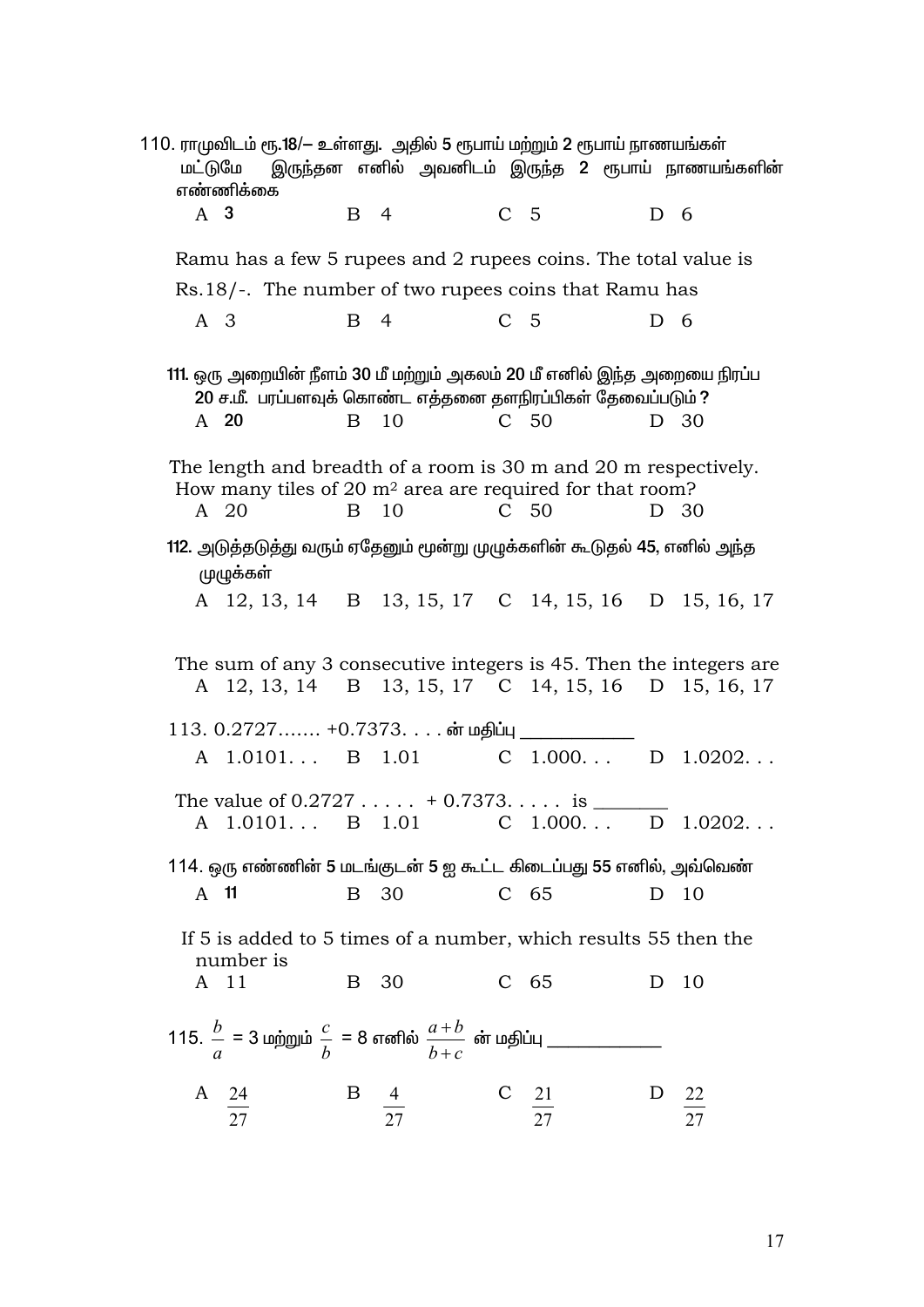|  |  | If $\frac{b}{a}$ = 3 and $\frac{c}{b}$ = 8 then the value of $\frac{a+b}{b+c}$ is |  |  |
|--|--|-----------------------------------------------------------------------------------|--|--|
|  |  |                                                                                   |  |  |
|  |  |                                                                                   |  |  |

116.

|  | $\mathbf b$ | - 28 | 6በ |
|--|-------------|------|----|

மேலே உள்ள விவரங்கள் எவ்வகை மாறலில் உள்ளன ?

 $A$  கூர்மாறல் B எதிர்மாறல் C கூட்டுமாறல்  $\mathbf{D}$ இவை ஏதுமில்லை

|  | h  |    |    |    |
|--|----|----|----|----|
|  | 15 | 28 | 45 | 60 |

The proportion of the above set of values is A Direct B Inverse  $\mathcal{C}$ Mixed D None

117. கோட்டுத் துண்டுக்கு எத்தனை மையக்குத்துக் கோடுகள் உண்டு ?

 $A \t1$  $B<sub>2</sub>$ எண்ணற்ற  $\overline{\mathbf{3}}$  $\mathbf{C}$ D

How many perpendicular bisectors are there for a line segment?  $A$  1 **B** 2  $\mathbf{C}$ Countless  $\Box$  $\mathbf{3}$ 

118. 7, 9, 12, 8, 9, 15 என்ற விவரங்களுக்கான சராசரி, இடைநிலை மற்றும் முகடானது.

A 8, 9, 9 B 9, 9, 9  $C$  9, 9, 8  $D$  9, 8,9

The mean, median, mode of 3, 7, 9, 12, 8, 9, 15 is A 8, 9, 9 B 9, 9, 9 C 9, 9, 8 D 9, 8, 9

119. 20 இயல் எண்களின் வீச்சு

| A 18 | — В 20<br>$\sim$ $\sim$ $\sim$ $\sim$ $\sim$ $\sim$ $\sim$ |  | -1) - 21 |  |
|------|------------------------------------------------------------|--|----------|--|
|      | Range of first 20 natural numbers is                       |  |          |  |

 $B$  20  $21$ A 18  $C<sub>19</sub>$  $\mathbf{D}$ 

120. கணிதத்தில் சிறந்து விளங்க தேவைப்படுவது.

A குருத்தியல் மற்றும் தா்க்க ரீதியில் கணக்கினை உருவாக்குதல்

- கணக்கிடுதலில் தேர்ந்தவராக விளங்குதல்  $\mathbf{B}$
- சூத்திரங்களை மனப்பாடம் செய்தல்  $\mathbf{C}$
- $D$  தீர்வுகளை நினைவு கூறுதல்

To be good in mathematics, one need to.

- A create & formulate problems through abstract thinking and logical reasoning
- B have mastery over calculations
- C memorizing formulas
- D remember solutions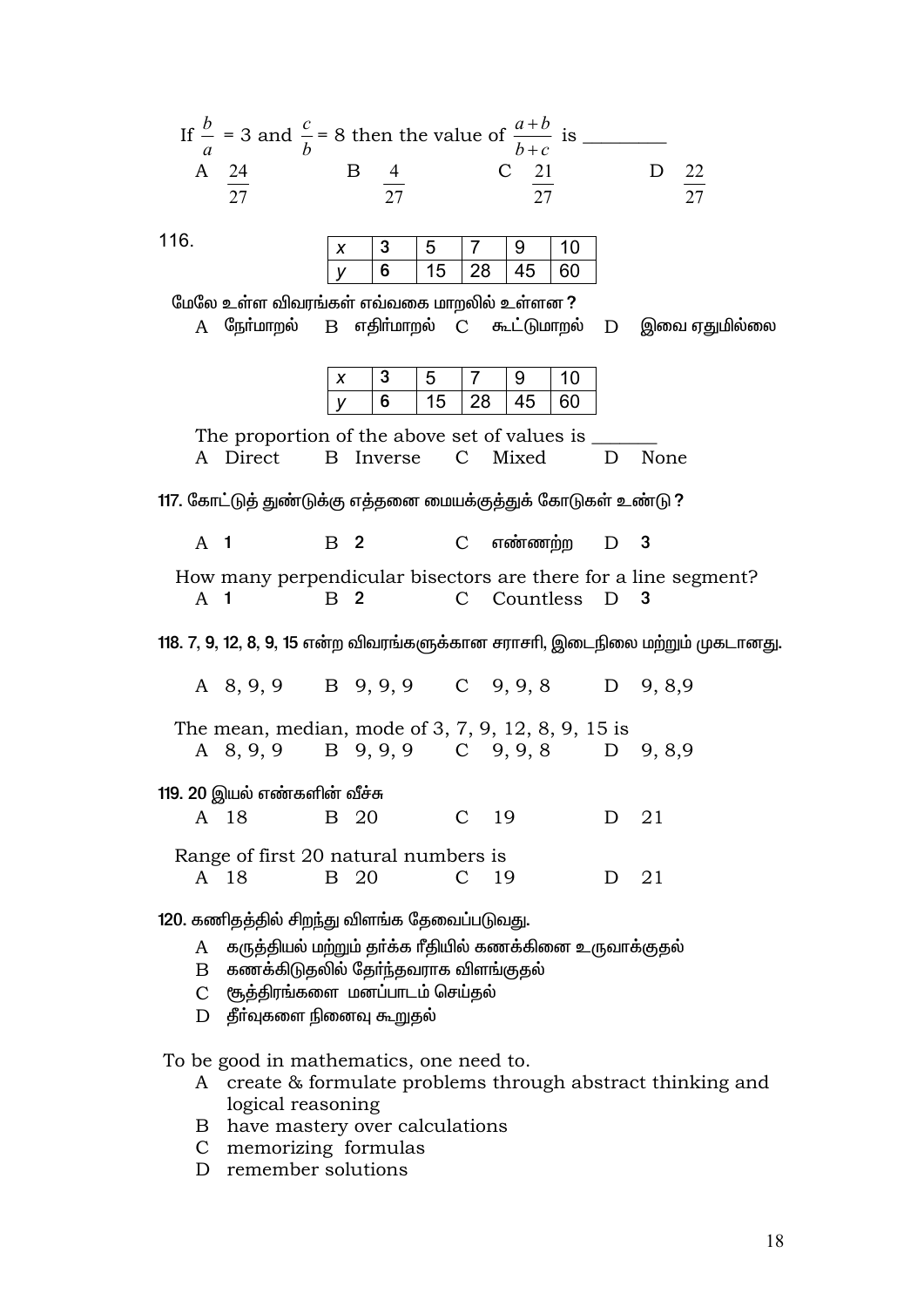### iv. b சூழ்நிலையியல் – Environmental Studies

|                                                                                                                                           | 121. கீழ்க்கண்டவற்றுள் எது ஒளிராப் பொருள்                                                                                     |   |                   |  |                                       |  | $A$ சந்திரன் $B$ சூரியன் $C$ விண்மீன் $D$ வால்நட்சத்திரம் |
|-------------------------------------------------------------------------------------------------------------------------------------------|-------------------------------------------------------------------------------------------------------------------------------|---|-------------------|--|---------------------------------------|--|-----------------------------------------------------------|
|                                                                                                                                           | Which one is non luminous<br>A moon B sun                                                                                     |   |                   |  | C star                                |  | D comet                                                   |
|                                                                                                                                           | 122. கீழ்க்கண்டவற்றுள் எந்த ஒன்றில் ஒளியானது வேகமாக செல்லும்<br>A திடப்பொருள் B காற்று    C நீா்                       காற்று |   |                   |  |                                       |  | D வெற்றிடம்                                               |
|                                                                                                                                           | In which one of the following sound travels fast<br>A solid                                                                   |   |                   |  | B air C water D vacuum                |  |                                                           |
|                                                                                                                                           | 123. கீழ்க்கண்டவற்றில் எது காலத்தின் துணைப் பன்மடங்கு<br>A நிமிடம்      B மணி       C ஆண்டு      D மில்லிவிநாடி               |   |                   |  |                                       |  |                                                           |
|                                                                                                                                           | Which one is the submultiples of time<br>A minute B hour C year D milli second                                                |   |                   |  |                                       |  |                                                           |
|                                                                                                                                           |                                                                                                                               |   |                   |  |                                       |  |                                                           |
|                                                                                                                                           | A battery or cell converts ______________ energy into electrical<br>energy                                                    |   |                   |  |                                       |  |                                                           |
|                                                                                                                                           | A solar B heat C mechanical D chemical                                                                                        |   |                   |  |                                       |  |                                                           |
|                                                                                                                                           | 125. புரதங்கள் மனித உடலுக்கு ________________________ அளிக்கின்றன<br>A ஆற்றல்                                                 |   | $\rm{B}$ வளா்ச்சி |  |                                       |  |                                                           |
| Protein supplies ______________ to human beings<br>$\mathbf{B}$<br>growth<br>A energy<br>C physiological activities D<br>body temperature |                                                                                                                               |   |                   |  |                                       |  |                                                           |
|                                                                                                                                           | 126. செல்லின் ஆற்றல் மையங்கள் என்று அழைக்கப்படுவது<br>A லைசோசோம்<br>C ரிபோசோம்கள்                                             |   | $\mathbf{B}$<br>D |  | கோல்கை உறுப்புகள்<br>மைட்டோகாண்ட்ரியா |  |                                                           |
|                                                                                                                                           | Which is called powerhouse of the cell?                                                                                       |   |                   |  |                                       |  | A lysosome B Golgi bodies C Ribosomes D mitochondria      |
|                                                                                                                                           | 127. மனித இதயம் சராசரியாக ஒரு நிமிடத்திற்கு எத்தனை முறை துடிக்கிறது ?<br>A 93                                                 | B | 48                |  | $C$ 72                                |  | D 65                                                      |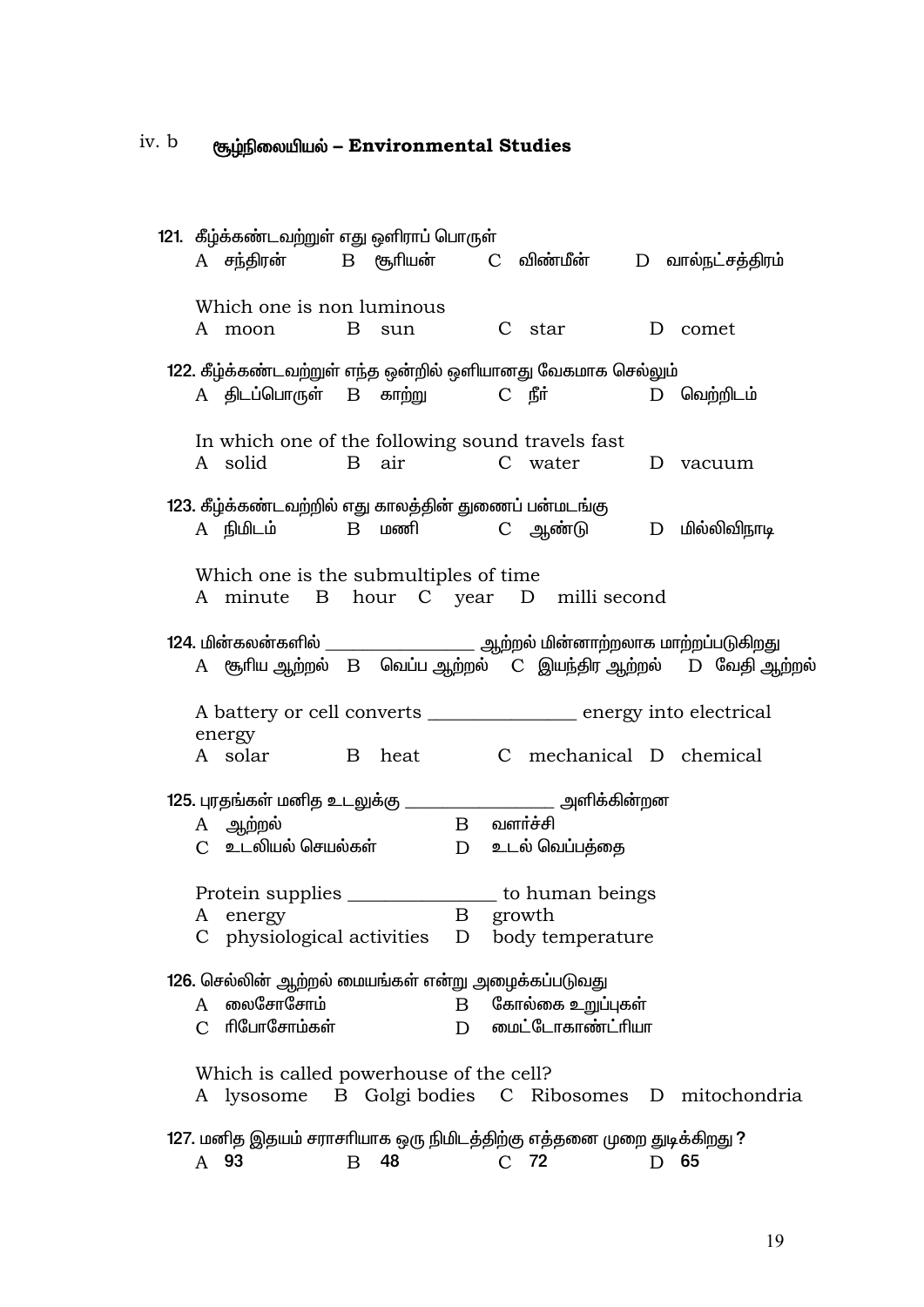What is the rate of heart beat per minute in human being? A 93  $\mathbf{B}$ 48  $C$  72 D 65 எற்படுகிறது  $A$  புரதம்  $B$  வைட்டமின் $A$   $C$  வைட்டமின் $C$  $D$  அயோடின் Marasmus is a disease caused due to lack of B Vitamin A C Vitamin C A Protein D Iodine 129. வேரில் உணவு சேமிக்கும் தாவரம்  $B$  உருளைக்கிழங்கு  $C$  பீட்ரூட் $D$  ஆப்பிள் A கிாாட்சை The plant that stores food in its roots A Grape B Potato C Beet root D Apple 130. மலரின் உள் அடுக்கு  $B$  அல்லி வட்டம்  $C$  மகரந்தத்தாள்  $D$  சூலகம் A புல்லி வட்டம் Which is the inner most part of the flower? A Calvx B Corolla C Androcium D gynecium 131. ஒட்டுண்ணி தாவரம் B கஸ்குட்டா  $A$  காளான் C நெப்பன்தஸ்  $D$  அவரை Parasitic plant A mushroom B cuscutta C Nepanthes D Beans 132. சர்க்கரை என்பது ஒரு வகை B கார்போஹைட்ரேட் C கொழுப்பு A புரதம்  $D$   $\mathbf{f}$ . Sugar is form of B Carbohydrate C Fat A Protein D Water 133. காற்றிலுள்ள நைட்ரஜன் அளவு A 20.95% B 30.02%  $C$  78.08% D 70.08% The Composition of Nitrogen in air is A 20.95% B 30.02% C 78.08% D 70.08% 134. பசுமை இல்ல வாயு  $D$  No<sub>2</sub> A Co  $B$   $Co<sub>2</sub>$  $C$  So<sub>2</sub> Green house gas \_  $C$  So<sub>2</sub>  $D$  No<sub>2</sub> A Co  $B$   $Co<sub>2</sub>$ 135. சாண எரிவாய A மீத்தேன் மற்றும் ஈத்தேன் B புரோப்பேன் மற்றும் பியுட்டேன் C புரோப்பேன் மற்றும் மீத்தேன் D பியுட்டேன் மற்றும் மீத்தேன்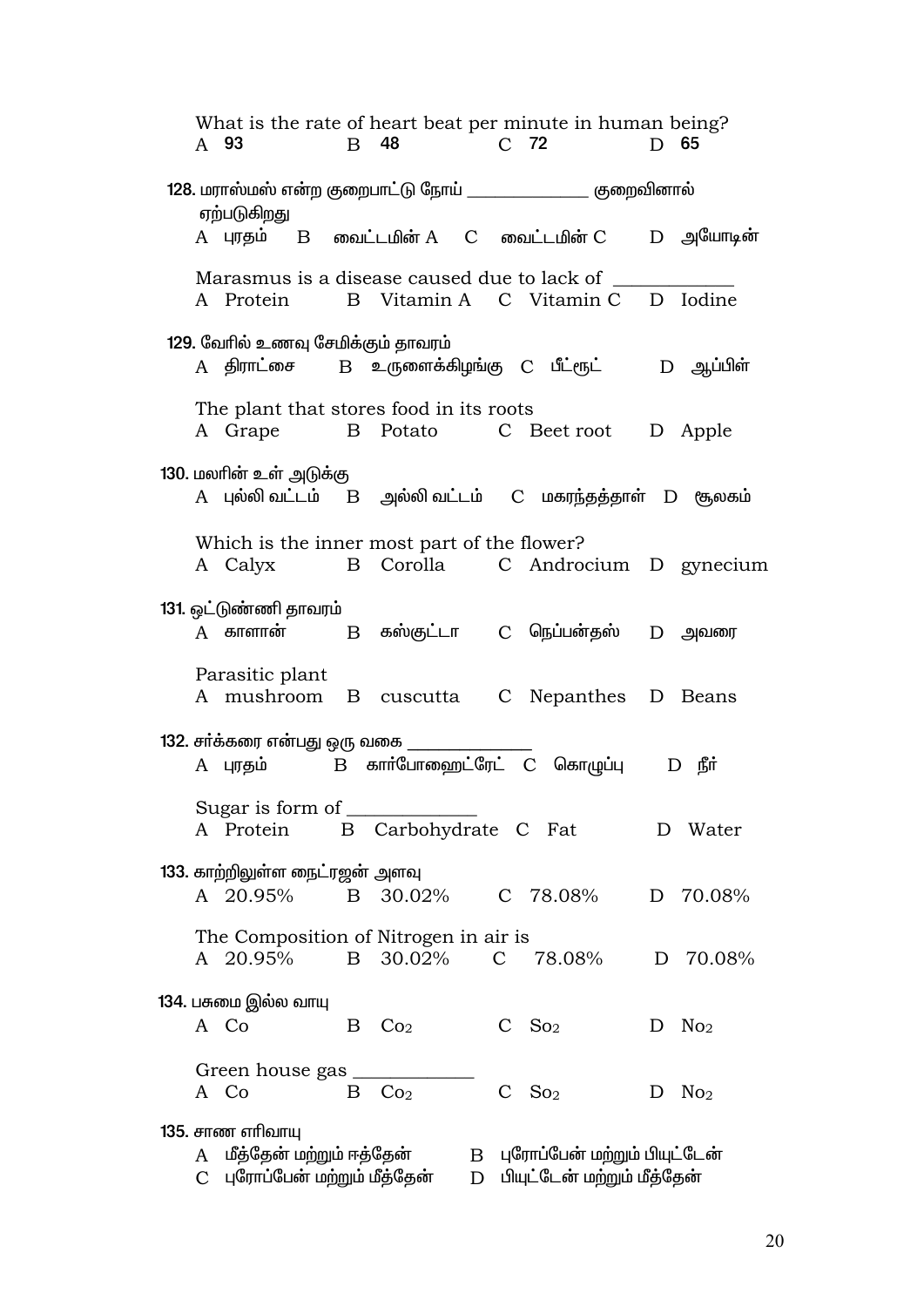Gobar gas contains A Methane and Ethane  $\mathbf{B}$ Propane and Butane C Propane and Methane D Butane and Methane 136. தமிழ்நாட்டிலுள்ள மொத்த மாவட்டங்கள் A 29  $B$  30  $C<sub>31</sub>$ D 32 Total no of districts in Tamil Nadu  $C$  31  $D$  32 A 29 B 30 137. தமிழ்நாட்டில் குறிஞ்சி மலர் எங்கு மலர்கிறது ? A பமனி மலை  $B$  நீலகிரி மலை  $C$  தொல்லி மலை  $D$  சேர்வாாயன் மலை Where does Kurinji flowers blossom in Tamil Nadu? A Palani Hills **B** Nilgiri Hills C Kolli Hills D Servarayon Hills 138. தமிழ்நாட்டின் கடலோர மாவட்டங்கள் A புதுக்கோட்டை, கடலூர், சேலம்  $\bf{B}$  நாகப்பட்டினம், மதுரை, கடலார் C கடலூர், புதுக்கோட்டை, நாகப்பட்டினம் D கரூர், கடலூர், புதுக்கோட்டை The coastal districts of Tamil Nadu A Pudukkottai, Cuddalore, Salem B Nagapattinam, Madurai, Cuddalore C Cuddalore, Pudukkottai, Nagapattinam D Karur, Cuddalore, Pudukkottai 139. மேகாலயாவின் தலைநகரம்  $A$   $\Omega$ லில்லாங்  $B$  மணிப்பூர் C திஸ்பூர் D ஸ்ரீநகர் The capital of Meghalaya A Shillong **B** Manipur C Dispur D Srinagar 140. 'பாம்பன்' பாலம் அமைந்துள்ள மாவட்டம்  $B$  இராமநாதபுரம்  $C$  சிவகங்கை D புதுக்கோட்டை A மதுரை The 'Pamban Bridge' is located in the district A Madurai B Ramanathapuram C Sivagangai D Pudukkottai 141. இந்தியாவின் மிகப்பெரிய அணைக்கட்டு A ஹிராகுட் B பக்ரா-நங்கல் C முல்லை–பெரியாா் D தாமோதா் The largest dam in India A Hirakud B Bhakra Nangal C Mullai - Periyar D Damodar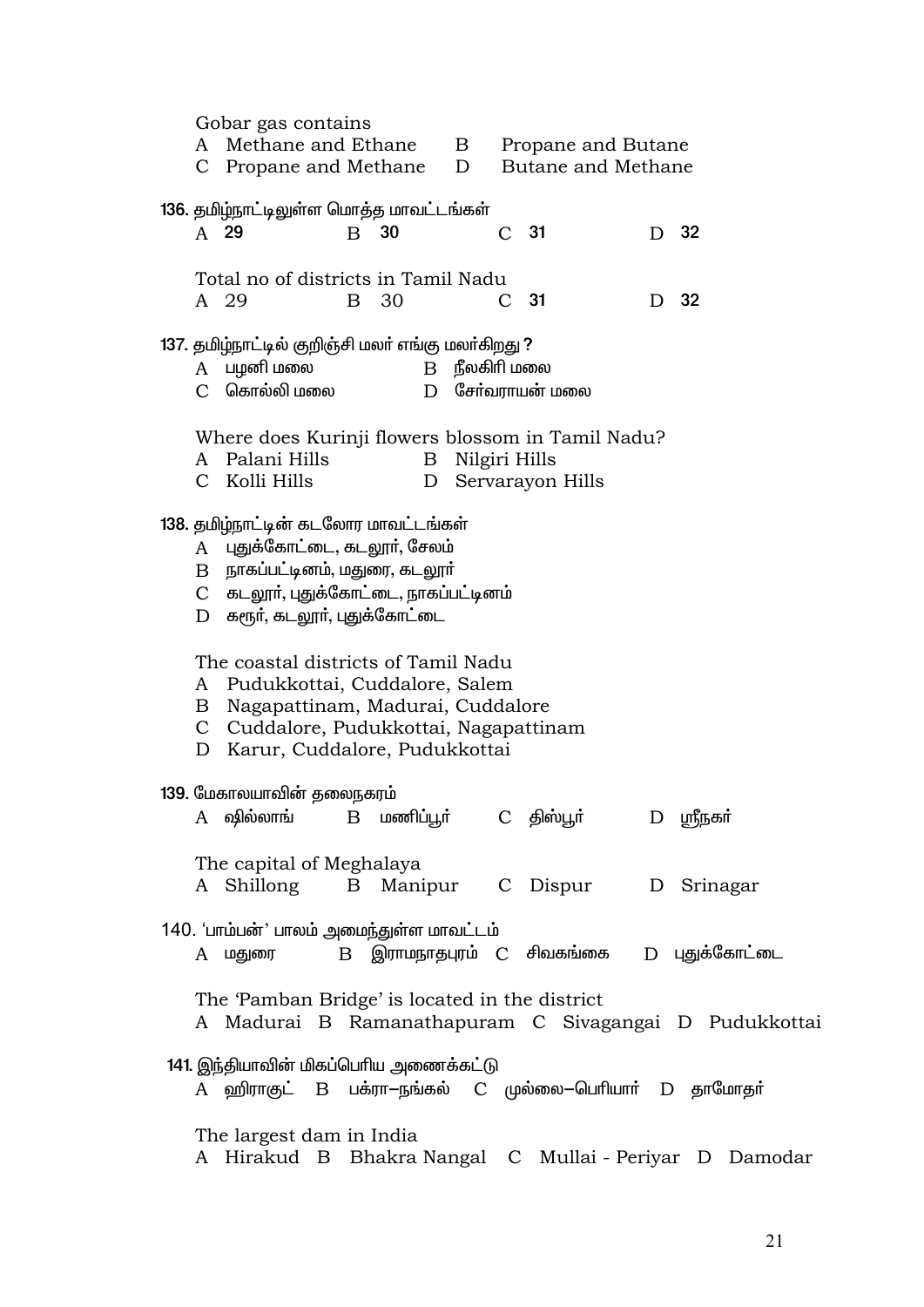|              | 142. கூந்தன்குளம் பறவைகள் சரணாலயம் அமைந்துள்ள மாவட்டம்<br>கன்னியாகுமாி B திருநெல்வேலி C நாகப்பட்டினம் D தூத்துக்குடி |                |         |               |                                               |   |                                                           |  |
|--------------|----------------------------------------------------------------------------------------------------------------------|----------------|---------|---------------|-----------------------------------------------|---|-----------------------------------------------------------|--|
|              | Koonthankulam Bird sanctuary is situated in the district                                                             |                |         |               |                                               |   | A Kanyakumari B Tirunelveli C Nagapattinam D Tuticorin    |  |
|              | 143. இந்தியாவின் தென்பகுதியை உருவாக்கியுள்ள பீடபூமி<br>A மாளவப் பீடபூமி<br>C தக்காணப் பீடபூமி                        |                |         | B<br>D        | சோடா நாக்பூர் பீடபூமி<br>கா்நாடகா பீடபூமி     |   |                                                           |  |
|              | The plateau that forms the southern part of India<br>A Malwa Plateau<br>C Decean Plateau                             |                |         | B<br>D        | Chota Nagpur Plateau<br>Karnataka Plateau     |   |                                                           |  |
|              | 144. Epilepsy நோய்க்கான மருந்தைக் கண்டறிந்தவர்<br>A Dr. J. LITLIT<br>C Dr.V.இராமகிருஷ்ணன்                            |                |         | $\mathbf{B}$  | S. சந்திரசேகரன்<br>D Dr. அசிமா சாட்டர்ஜி      |   |                                                           |  |
|              | The medicine for epilepsy was found by<br>A Dr. J. Bhabha<br>C Dr. V. Ramakrishnan                                   |                |         |               | B S. Chandrasekaran<br>D Dr. Asima Chattarjee |   |                                                           |  |
|              | 145. தமிழ்நாட்டில் மிக அதிக மழை பெய்யுமிடம்<br>$\tt A$ நீலகிரி மலை $\tt B$ பழனி மலை $\tt C$ ஆனை மலை $\tt D$          |                |         |               |                                               |   | கல்ராயன் மலை                                              |  |
|              | The place that receives the highest rainfall in Tamil Nadu                                                           |                |         |               |                                               |   | A The Nilgiris B Palanimalai C Anaimalai D Kalrayan Hills |  |
| $\mathsf{A}$ | 146. இபின் பதூதாவின் நாடு<br>மொரக்கோ                                                                                 | $\overline{B}$ | சீனா    | $\mathcal{C}$ | இத்தாலி                                       | D | கிரேக்கம்                                                 |  |
|              | Ibin Baduda belongs to the country<br>A Morracco                                                                     |                | B China |               | C Italy                                       |   | D Greek                                                   |  |
|              | 147.தமிழ்நாட்டில் 'மாங்குரோவ் காடுகள்' காணப்படும் இடம்<br>A முட்டுக்காடு B பிச்சாவரம்  C கடலூா்                      |                |         |               |                                               |   | D நாகப்பட்டினம்                                           |  |
|              | 'Mangroove Forest' in Tamil Nadu are found in                                                                        |                |         |               |                                               |   | A Muttukadu B Pitchavaram C Cuddalore D Nagapattinam      |  |
|              | 148. 'மாங்கனிசு' இந்தியாவில் மிக அதிகமாக ____________ மாநிலத்தில் கிடைக்கிறது<br>$A$ பீகார்                          | $\mathbf{B}$   |         |               | ஒரிஸா C மத்தியபிரதேசம் D ஜார்க்கண்டு          |   |                                                           |  |
|              | In India 'Manganese' is largely found in ______________ State<br>A Bihar                                             | $\mathbf{B}$   | Orissa  |               |                                               |   | C Madyapradesh D Jharkhand                                |  |